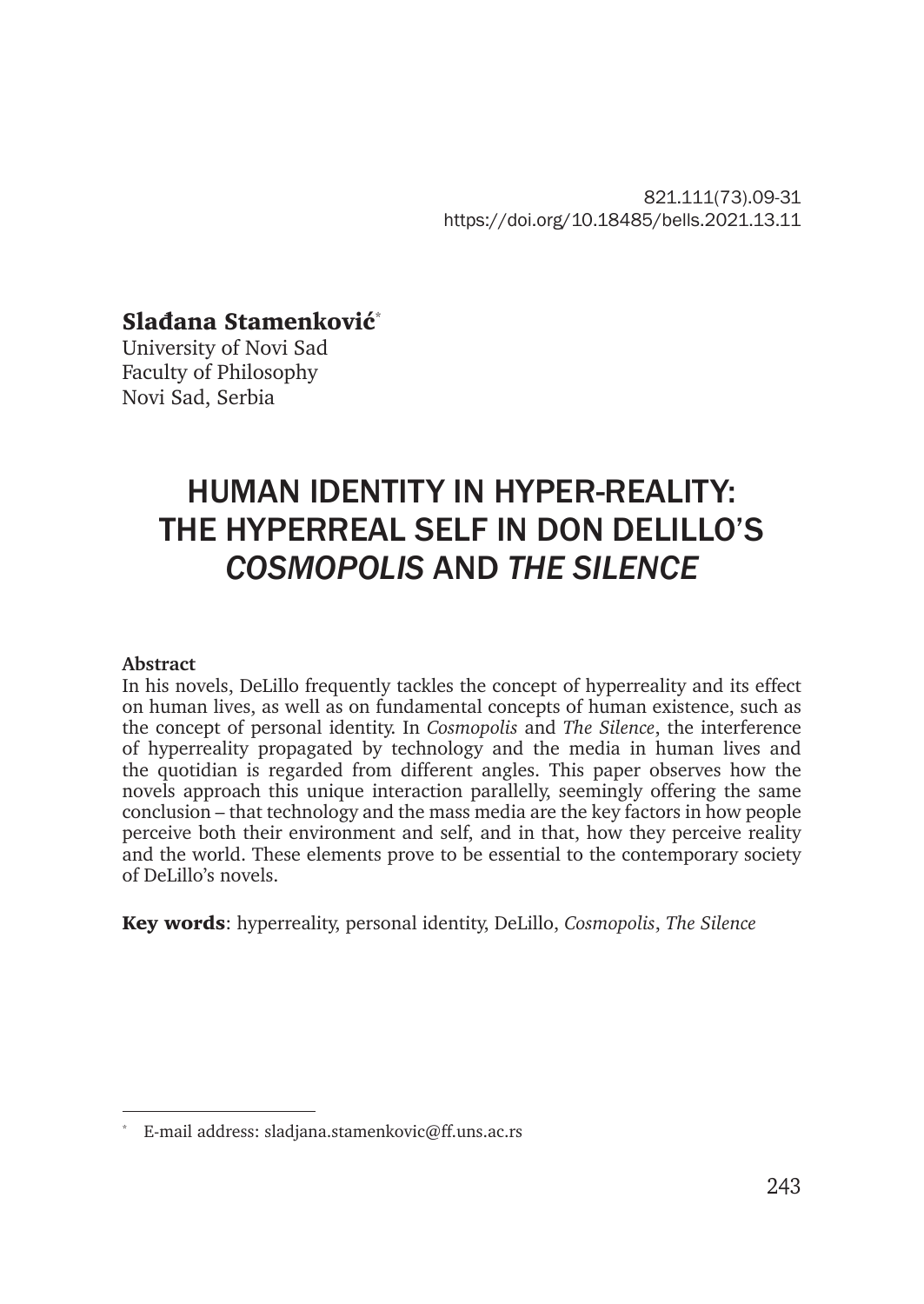# 1. Introduction

One of the main themes of DeLillo's prose that connects *Cosmopolis* and *The Silence* is human identity in contemporary society, specifically regarding the media hyperreality that engulfs the American quotidian in DeLillo's novels. Both novels focus on the complex question of human existence in the hightech society, only from different perspectives. *Cosmopolis* all but boasts the presence of cutting-edge technology, whereas *The Silence* explores the potential scenario of losing it altogether. At first sight, it seems that the novels focus on the influence of modern technology on American society, but there is also a more complex issue behind the obvious one. Rather than considering it a mere influence, DeLillo discusses the fusion between the human and the mechanical (thus exploring the existence of the socalled *homo technologicus*) as a central issue of contemporary society. He observes this merger as the "new" reality, which Baudrillard defines as hyperreality (Baudrillard 1994: 22). The term *homo technologicus* (as seen in Laist 2010, among others) could be defined as a unique representation of a human individual that has come to exist in somewhat of a symbiosis with technology, requiring it for different aspects of life (for example, to facilitate daily activities and chores, to provide information, to help one's positioning in the community one inhabits and other similar aspects of life). As a result, one's perspective of reality becomes modified, as frequently seen in DeLillo's novels (besides the ones that are discussed in this paper, examples of this issue are *Zero K*, *Falling Man*, *Underworld* and *Libra*, or plays such as *Valparaiso*). In such a confusing state of reality, the concept of the Self, or personal identity, also becomes thwarted, and the issue of what it means to be human suddenly poses a much more complex and abstract question. This paper analyzes DeLillo's approach to human identity in contemporary society that is a markedly technological dystopia within which the issue of what it means to be human becomes deeply conditioned by the media and technology.

In *Cosmopolis*, DeLillo's protagonist is Eric Packer, a multi-billionaire on a day-long journey to get a haircut. He is a representative of the "New World Order global elite," as Noble notes (Noble 2010: 58). Arguably, we might call him a contemporary, and much more egoistical, Leopold Bloom or even Odysseus, cruising the New York City in his high-tech limousine, monitoring the flow of the cyber-capital. In this sense, we can discuss this character as DeLillo's means of mythical deconstruction, or more precisely,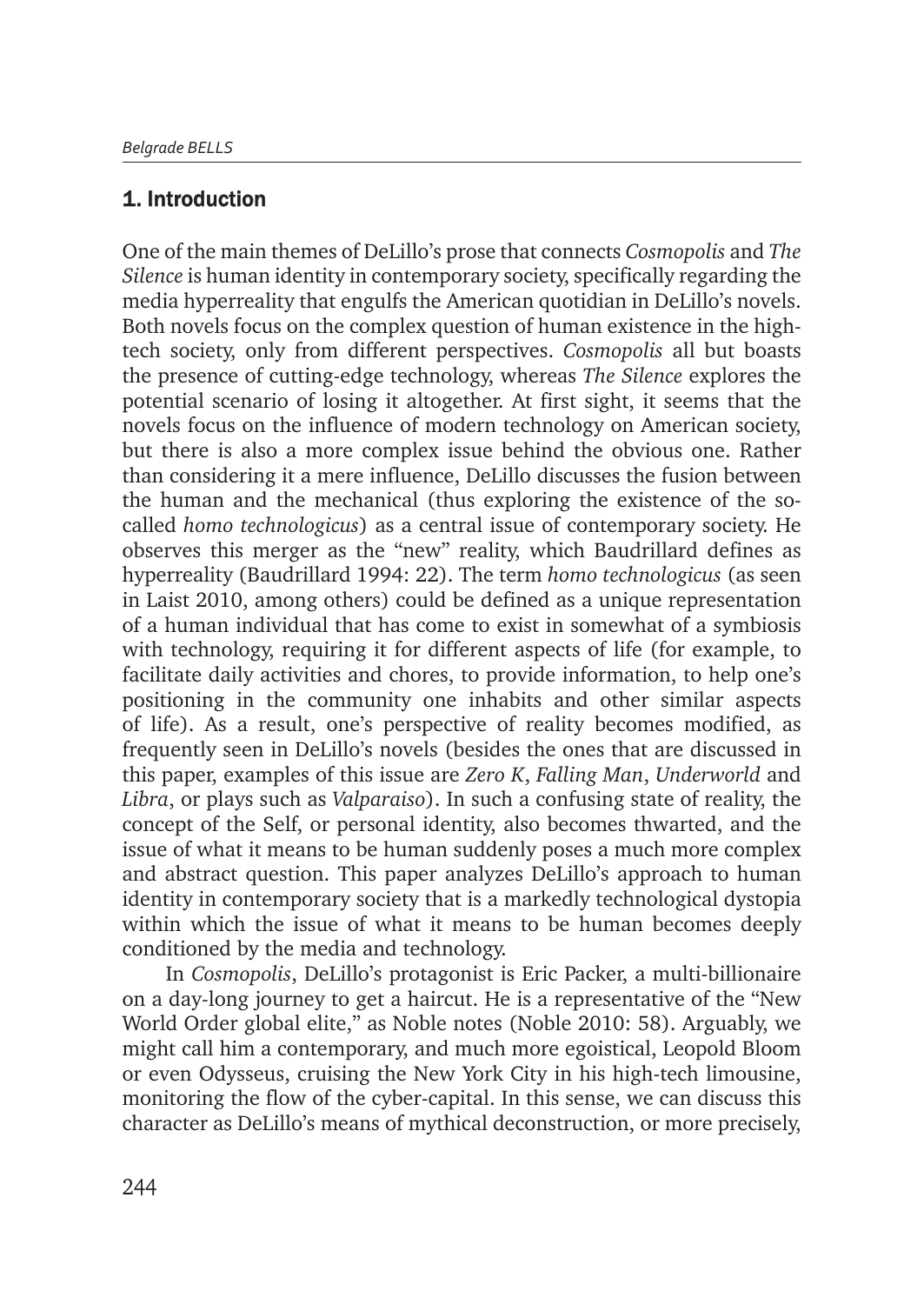the deconstruction of the "negative myths that are created as the means of repression" (Paunović 2017: 178). Packer is a protagonist who seems to be greater than life (as he seems to perceive himself, most notably because of his financial power), but he is also a metaphor, DeLillo's means of "merging the universal and the individual" (Paunović 2017: 181). Packer is also a shell of a man, since he exists almost entirely in the digital world of information, to an extent defined by the hyperreality he inhabits. DeLillo uses him to portray contemporary society's obsession with money and the contemporary incarnation of the American Dream. Moreover, DeLillo uses his protagonist to introduce the question of our changing perception of reality, as well as of what it means to be human in a hyperreal world. Packer is a representative of a typical American citizen (though extremely and even unbelievably rich) that lives a mobile life, constantly blurring the line between the real and the hyperreal. In such circumstances, the question of personal identity becomes elusive. Eric Packer is predominantly defined through his work and the things he owns (gadgets and real estate to the seemingly same extent), but when it comes to him as a person, other than his vague childhood memories that subconsciously dictate his itinerary throughout the day, there is not much at disposal. He is by far more *technologicus* than *homo* throughout the novel.

As opposed to Eric, the protagonists of *The Silence* are each a vivid representative of *homo non-technologicus*, albeit without their consent, since they are forced into existence without technology by factors outside of their control (in this case, it is a mysterious global failure of media and communication technology). The novel introduces a contemporary catastrophe only imaginable (and feared) by the society of the late 2010s and early 2020s – a world forcedly stripped off of its technological extensions. *The Silence* begins with a threat of a plane crash, but it is the media and communication technology that crash spectacularly. Left together, yet alone, the protagonists (a group of friends gathered to watch the Superbowl game) try filling the void left by the sudden absence of the media and media content. However, they soon discover that they are in desperate need of both the media and technology in order to function on a daily basis, either as individuals or persons operating within a group. Their communication diminishes and disappears altogether, even between spouses, because they cannot seem to tackle human interaction in any meaningful way without the media to guide their consciousness and conversational topics. Where *Cosmopolis* highlighted the overwhelming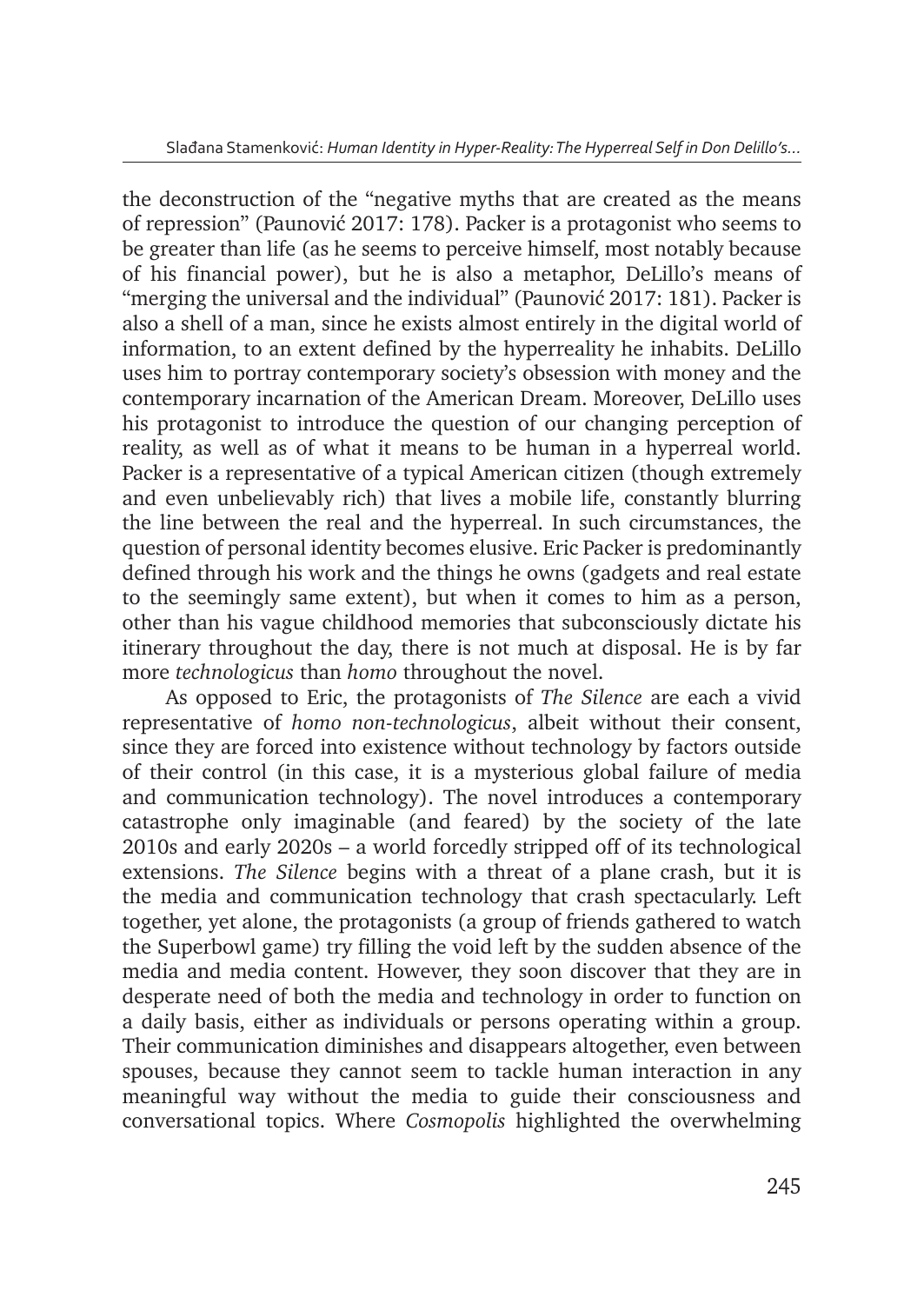presence of technology and the media in people's everyday lives, *The Silence* dares to imagine the world without either, thus ironically highlighting the importance they have in the contemporary era. The novels flirt with the concept of destruction and potential dystopian society that might emerge from the media engulfed society DeLillo observes. *Homo technologicus*, it seems, has no hope in avoiding an apocalyptic scenario in the near future of DeLillo's America. The factor that brings about this destiny of *homo technologicus* is something that contemporary society created itself: hyperreality. This phenomenon is introduced by Jean Baudrillard (Baudrillard 1994: 22) and his theories of simulacra and hyperreality. The concept is discussed as a vital element of the media- and technology-led society of the 21<sup>st</sup> century in DeLillo's novels. It suggests deeper patterns of behavior that affect human perception of reality and their environment, as well as of their identity.

In the context of DeLillo's earlier novels, both *Cosmopolis* and *The Silence* represent a natural development of similar ideas and observations about the society of the late 20th century and its future. His early ideas about technology and the mass media (as something interwoven into Western society and its quotidian) are evident in almost all his novels, most notably in *Underworld*, *White Noise* and *Ratner's Star*. Each of them seems to suggest that the bond between people and technology is an everevolving dependency, leading to people's inability to live a life without the aid of technology. Regarding the mass media in particular, DeLillo has always taken a step further, suggesting, as Duvall notices using the example of television in *White Noise*, that it "does not stop at structuring the conscious thinking of DeLillo's characters" but indeed influences their entire perception of reality on a subconscious level, as well (Duvall 2008: 176). This is not true only for the Gladneys in *White Noise*, but also for David Bell in *Americana*, Lyle and Pammy Wynant in *Players*, and different members of the Shay family in *Underworld*, to name a few examples. All of them subconsciously build not only their perception of the world, but also of themselves, as well as of the numerous interpersonal relationships with other people. As Stojmenović notes, DeLillo constantly observes the "effects of media produced […] representations of the quotidian"<sup>1</sup> on the patterns of behavior in everyday human lives, in which she includes representations produced by television, film and advertising, but also literature, popular culture and other critical and theoretical influences (Stojmenović 2019:

<sup>&</sup>lt;sup>1</sup> Translated by the author of this paper.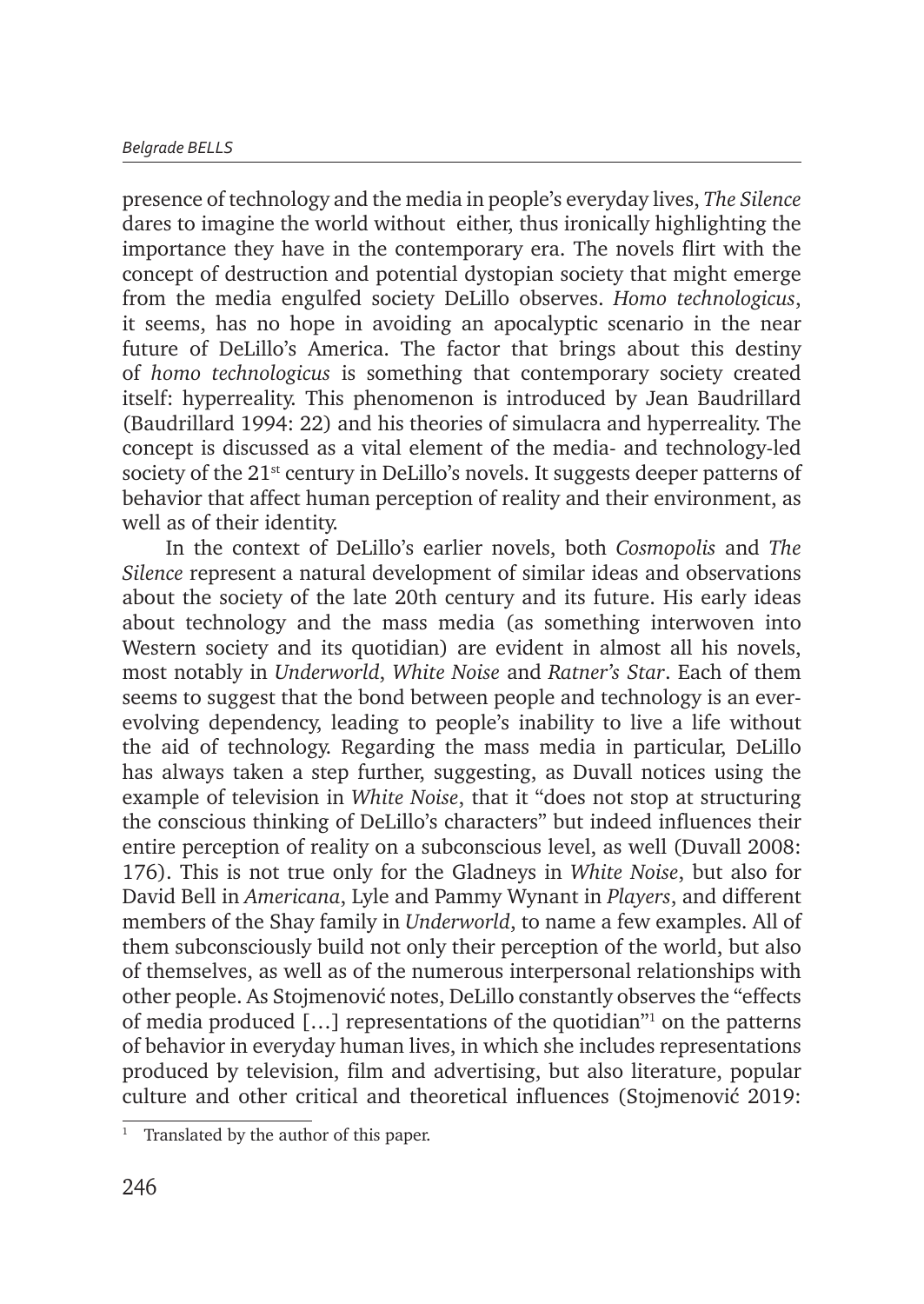41). *Cosmopolis* and *The Silence* represent the contemporary incarnation of each of these ideas. It could be said that these novels are, to an extent, the result of extremization of such ideas, since the effects of the media and technology are arguably much more intensified in these two novels than they are in DeLillo's earlier fiction.

# 2. Baudrillard's Theories of Hyperreality and Simulacra

Introduced and defined by French theorist Jean Baudrillard, hyperreality represents a constructed reality (Baudrillard 1994: 22). It is no longer real, objective and universal, but highly invented, generated and artificial. At the heart of such a notion lies Baudrillard's theory of simulacra and simulation, which defines a simulacrum as a basic unit of hyperreality. A simulacrum could be defined as a copy that exists without an original, or rather a copy whose "original no longer even exists" (Baudrillard 1994: 99). It is a replica that has surpassed its original referent and become completely independent by denying any connection between the two in the process. Although such ideas existed long before Baudrillard throughout history, it is Baudrillard who defines simulacra as distinctly postmodern phenomena. According to him, contemporary society has become has only gradually become more prone to confusing the real and the simulacrum. The boundaries between the real and the fictional (or fictionalized) have become more and more blurred because the imitation has become so similar to the original that the differences are almost imperceptible. In such conditions, clear borders between the real and the non-real have disappeared, since the real has become "more real than the real" (Baudrillard 1994: 81). As Noble reinterprets Baudrillard's theory, "the hyper-real transcends representation only because it is entirely in simulation" (Noble 2010: 186). The result is an unclear blend of the two, which Baudrillard describes in the following way:

It is no longer anything but operational. In fact, it is no longer really the real, because no imaginary envelops it anymore. It is a hyperreal, produced from a radiating synthesis of combinatory models in a hyperspace without atmosphere. (Baudrillard 1994: 2)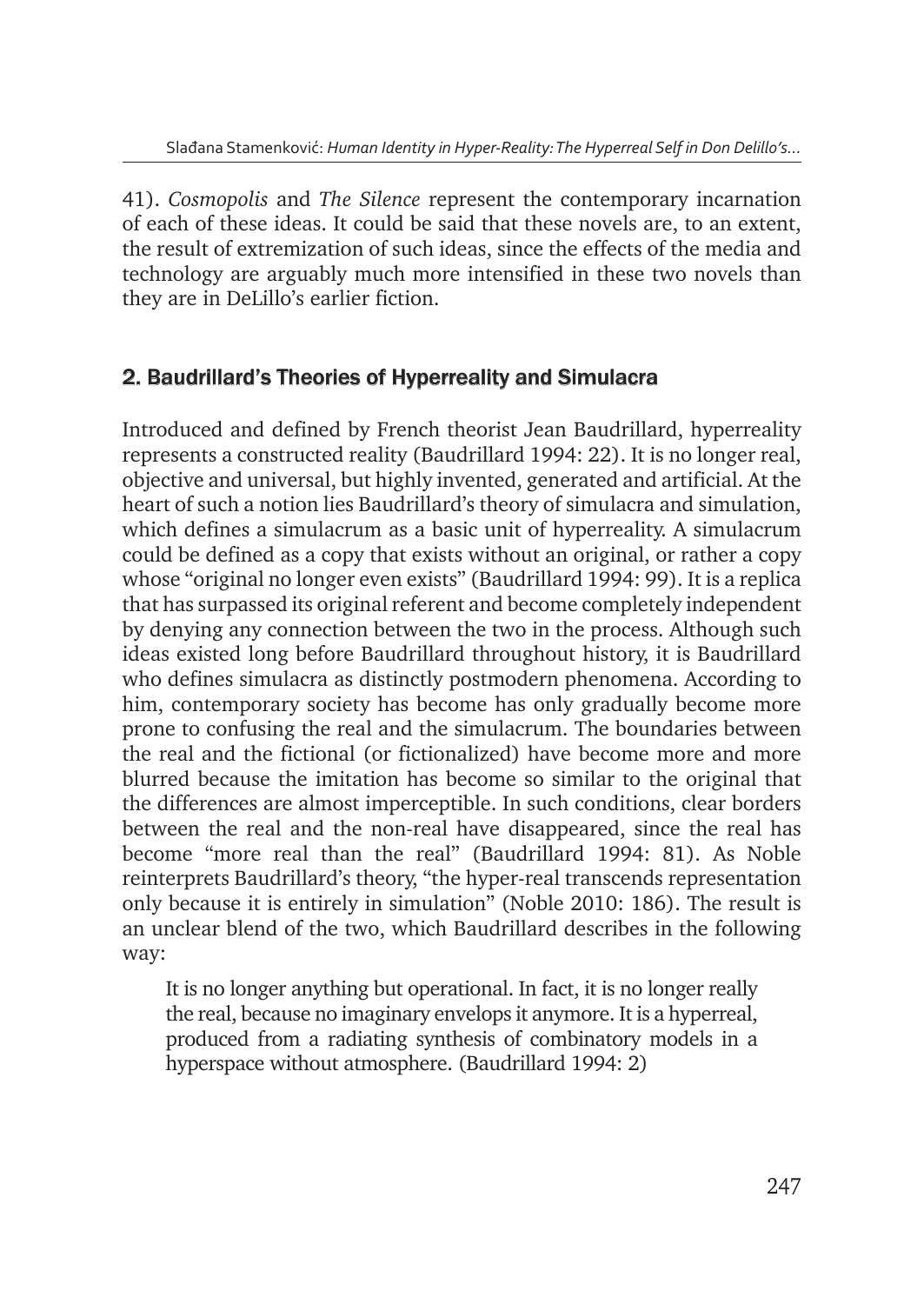With the loss of distinction between the simulacrum and the reality, it is plausible to discuss the loss of reality itself (i.e. Baudrillard's "real" that he proclaims lost not only in *Simulacra and Simulations*, but also in his other publications, such as *America*), as well as the loss of the idea of Self and personal identity, since the referent for its construction has become unattainable. In other words, personal identity (and thus the idea of Self) depends on the perspective of reality, given that identity is "a matter of defining the self against a given environment" (Leach 2020: 31). Without any solid basis within the real, the Self becomes evasive, insufficiently structured and grounded. Since the real has become replaced, or at least interfered with, by the nonreal, the concept of Self also acquires some of the traits of the hyperreal – the blend between the real and the simulated. Thus, society no longer has a firm reality, and is left with simulacra only – personal identity included. This, of course, has not happened spontaneously or independently. Several phenomena have influenced the merger of reality and simulacra, and they are all features of postmodern society. One of them is the mass media. With the development of mass media, the connection between the "real" events and the "pseudo-events" (or simulacra of events) has gradually disappeared, because contemporary Western society has become obsessed with the image. The mass media as a means of simulation is what generates hyperreality, according to Baudrillard's observations about the quantity of information present in Western civilization (1994: 74), and what masks the fact that the real no longer exists. Although this claim might sound exaggerated, Baudrillard's suggestion here can be interpreted as a lament on the disappearance of the pure real – the real that has not been modified or upgraded by technological or media input. On a physical level, we can still discuss reality as unchanged, yet the technologically unaided perception of reality might indeed be as lost as Baudrillard suggests, especially in DeLillo's novels. The media provide their audience with information they represent as real and the audience is expected to accept it without any question or doubt. The most important aspects of such culture, which Douglas Kellner proclaims the media culture, are the entertainment factor and the phenomenon of the spectacle (Kellner 2003: 1). Baudrillard further argues that "what we have now is the disappearance of the referent – and it is in relation to this disappearance of the referent that there is a sort of omnipresence to the sign" (Baudrillard 2003: 142). In other words, since postmodernists discarded the real as a construct, all that is left are signifiers to characterize hyperreality. Those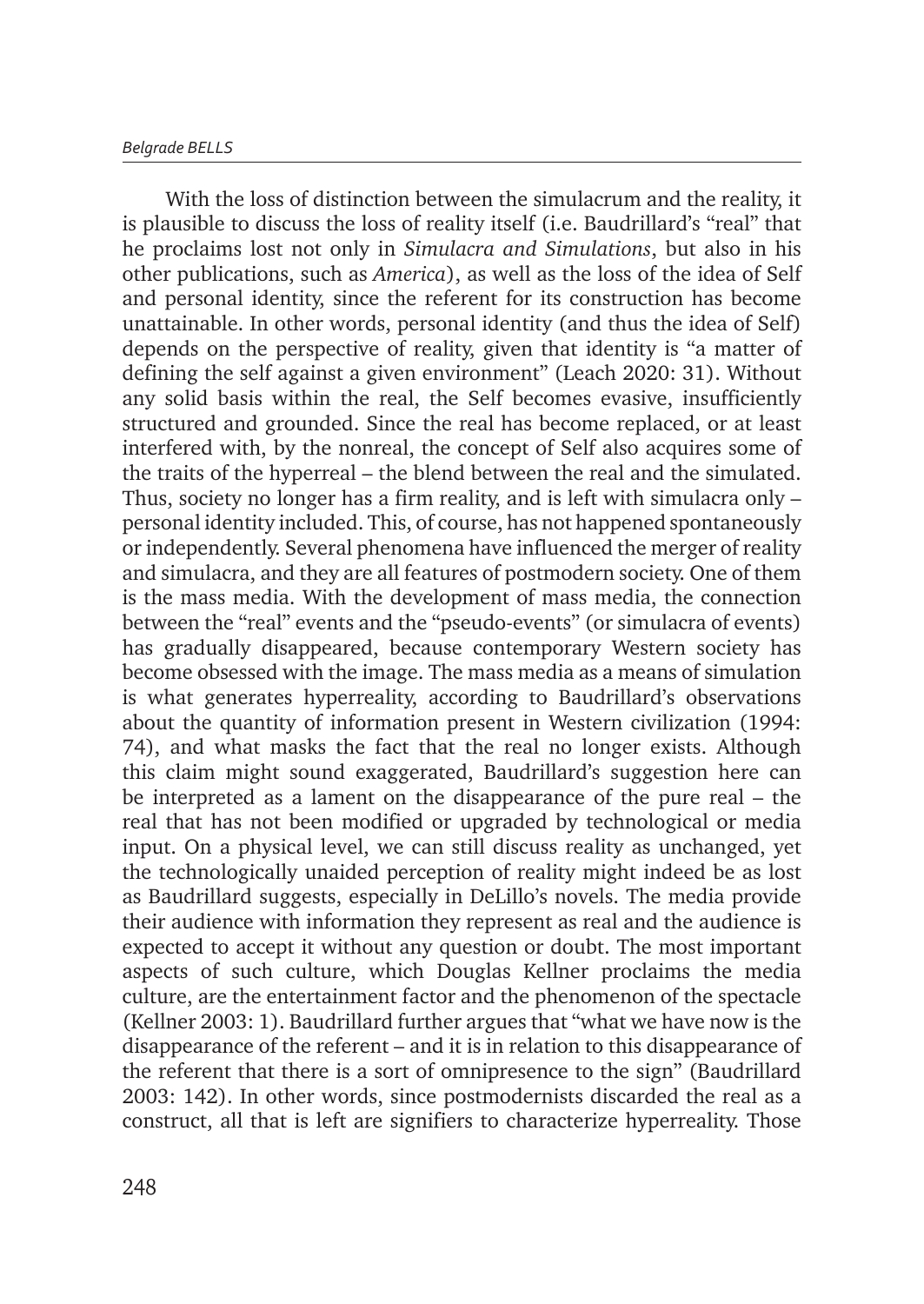signifiers are the filters which participate in hyperreality's creation. Some of them are language, information and the system of its flow, the system of communications, but perhaps the most important is the media or the mass media. Baudrillard proclaims: "We are presently living with a minimum of real sociality and a maximum of simulation" (Baudrillard 1990: 155). What he is trying to say is that there is no purely real process in the world today – there is only simulation.

In "Requiem for the Media", Baudrillard determines that the main task of the media is "[t]he production of meaning, messages, and signs" (Baudrillard 1972: 279) thus raising the question of communication. As he claims, in the contemporary era there is no direct communication, there is only the simulation of it, since in our world "there is more and more information, and less and less meaning" (Baudrillard 1994: 79). According to Baudrillard, such loss of meaning is directly caused by the mass media, which is "a place of disappearance" (Baudrillard 2003: 85). Following McLuhan's principle that the medium is the only message that has remained in the postmodern era, he advocates that "[m]essages no longer have an informational role, they test and take polls, ultimately so as to control" (Baudrillard 1993: 62). In other words, the media becomes the main protagonist of the process of simulation, masking the real and hiding the fact that there is no pure realilty; there is only hyperreality created by the media. Kellner seems to support this argument by stating:

The rise of the broadcast media, especially television, is an important constituent of postmodernity for Baudrillard, along with the rapid dissemination of signs and simulacra in every realm of social and everyday life. By the late 1970s, Baudrillard was interpreting the media as key simulation machines which reproduce images, signs and codes which in turn come to constitute an autonomous realm of (hyper)reality and also to play a key role in everyday life and the obliteration of the social. This process constitutes a significant reversal of the relation between representation and reality. Previously the media were believed to mirror, reflect or represent reality, whereas now they are coming to constitute a (hyper)reality, a new media reality, 'more real than the real,' where 'the real' is subordinate to representation thus leading ultimately to a dissolving of the real. (Kellner 1989: 68)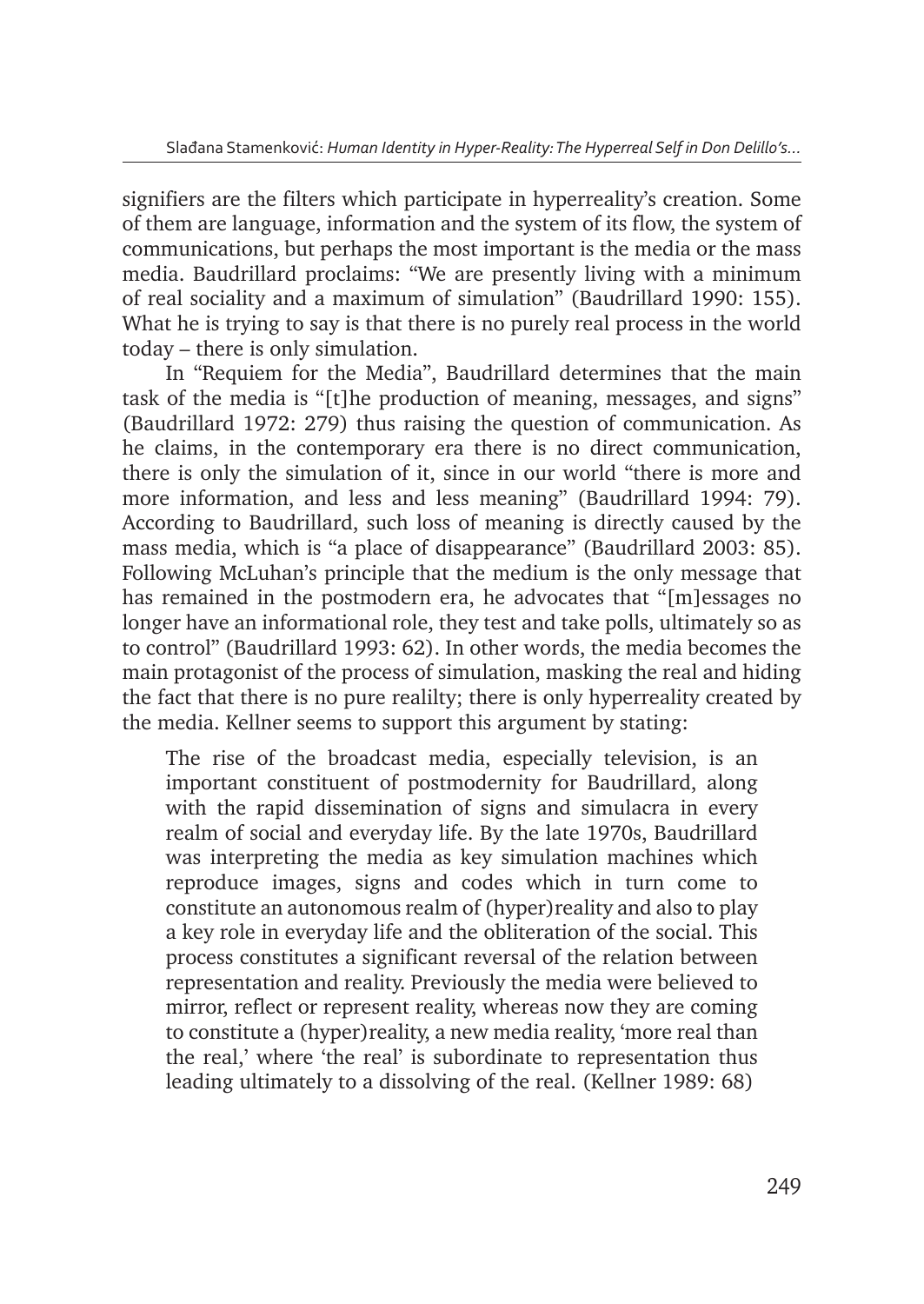Kellner reintroduces Baudrillard's ideas of the hyperreal that represents a unique blend between the real and the simulated. These ideas will serve as a good basis for his *Media Culture*, a study of the effect television and the mass media have on the patterns of behavior in Western civilization. McHale seemingly agrees with the idea of the mass media affecting one's perception of Self and personal identity (1987). He believes that "[a] ll around us – on advertisement hoardings, bookshelves, record covers, television screens – these miniature escape fantasies present themselves" whose incorporation (although frequently subconscious) into the very core of one's identity results in people's living "as split personalities [whose] private life is disturbed by the promise of escape routes to another reality" (McHale 1987: 38). In other words, it is the general confusion created by hyperreality that makes people reach for fictionalization. Baudrillard introduces the term "TV verité" (French for the truth) in *Simulacra and Simulation* and claims that "it is TV that is true, it is TV that renders true" (Baudrillard 1994: 29). When Buckingham observes different influences on the identity (one of which is media culture), he notes that "all these [contemporary] developments are contributing to a sense of fragmentation and uncertainty, in which the traditional resources for identity formation are no longer so straightforward or so easily available" (Buckingham 2007: 1). Hence, people turn to what is readily available in order to acquire certain and successful patterns of behavior and define themselves against the existing tradition. In DeLillo's novels, the protagonists base a large portion of their identities on what they see in the media and define themselves in relation to the society and reality which are either directly shaped or modified by the mass media.

# 3. The Perception of the Self in Hyperreality of DeLillo's Novels

The initial appearance of hyperreality in DeLillo's fiction is by no means related to either *Cosmopolis* or *The Silence*. This concept has long been present in his novels starting from the very first – *Americana* – which is set inside the world of television and film production, both of which can be interpreted as hyperrealities. Baudrillard's hyperreality is frequently involved in DeLillo's novels with the content created by technology or the mass media (including radio, television, film and the Internet, as well as press and advertising). Television reoccurs as the central hyperreality in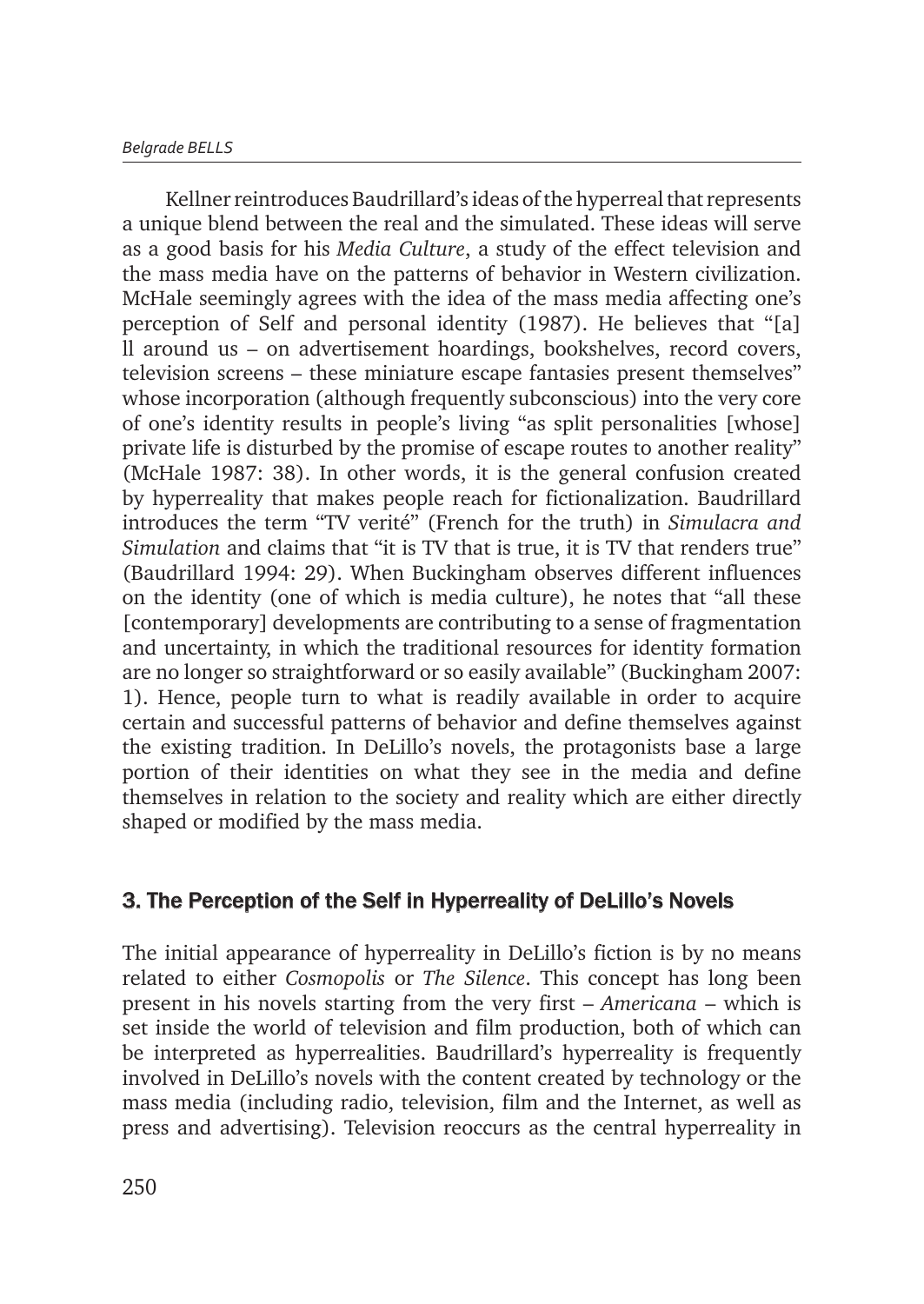many of his novels, most notably in *White Noise*, but also in *Americana*, *Libra*, *Falling Man*, *Underworld* and *Players*. In each novel, television seems to function as an augmentation of existing reality, adding traits to the lives of numerous protagonists, regarding their personalities or attitudes. In *White Noise*, Gladneys will acquire symptoms of intoxication from both television and radio broadcasts covering the toxic spillage. In *Americana*, David Bell will fashion himself and his manners after different movie stars. In *Underworld*, Nick's mother will regard the world of television as more real than the real (the episode in which she compares the animals on TV and animals in the zoo), while Nick himself will feel that people in advertising know him better than perhaps anyone else in his life. When television is not the chief operator of the hyperreal, it is some other media outlet; in *Running Dog*, it is newspapers, in *The Names* it is documentaries, in *Underworld* it is also the radio and the Internet (the former concerned with the baseball match, the latter with sister Edgar's obsession with tabloid websites). Technology will also contribute to the creation of hyperreality in DeLillo's novels, sometimes indirectly (as a means of media operation and functioning) and sometimes directly, like in *Ratner's Star* (concerning the operation of the scientific center which tries to analyze the mysterious signal detected in outer space) or *Zero K* (concerning the institution that oversees the process of cryopreservation). The joint issue of every hyperreality is reflected in DeLillo's protagonists, each of whom struggles with their personalities and relationships with the people that surround them. All of these seem to come from the same issue seen in *Cosmopolis* – "the disturbed relations between the past, present and future" (Paunović 2017: 186). Under the influence of the media and technology, the notions which people use to define reality become more difficult to grasp and understand, which in turn leads to a perplexed perception of the Self.

Jeremy Rifkin, studying the influence of science and technology on American society, states that "sometimes, adoption of a single technology can be transformative in nature, changing the very way our minds filter the world" (Rifkin 2004: 89). In *Cosmopolis*, Eric Packer adopts every single item of the latest technology as it appears. His mind is under the influence of technological wonders to the extent that he wants to "live on a disc" (DeLillo 2003: 105). He is connected to various material things in his life, not only to his gadgets but his other possessions, as well. The first scene introduces Packer as feeling strangely connected to his home – the modern, high-tech building that embodies his values to a significant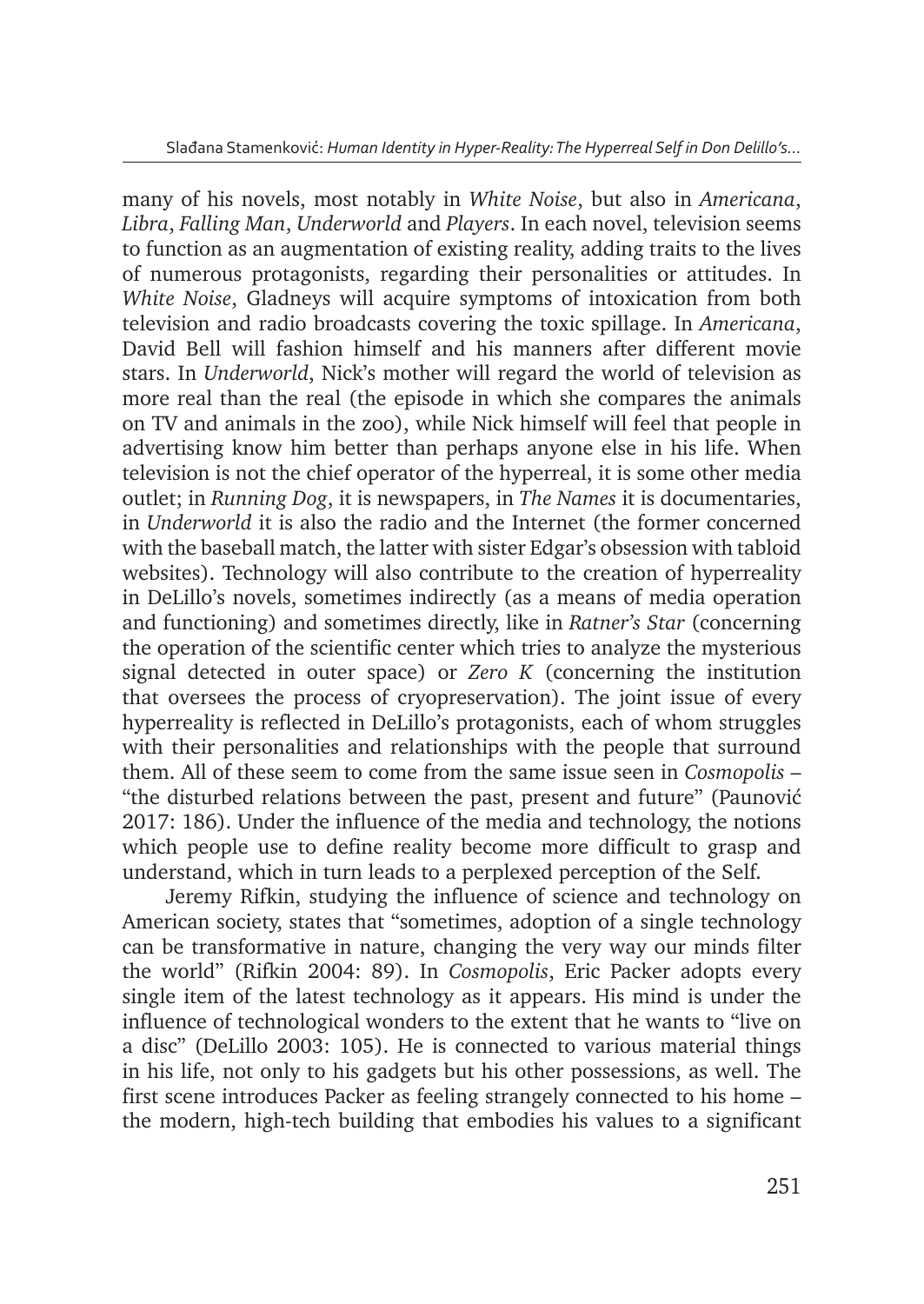extent. As Laist puts it, "his material environment is a crucial component of his characterological makeup" (Laist 2010: 261). This contributes to the way he perceives reality, and thus himself. For him, technology is a way to foresee the future, outgo the present and triumph over it. The technology in his limousine helps him predict the events, thus allowing him to control the flow of cyber-capital. Technology is a way to work with his capital directly but by using its digital representation. It helps him be completely distant from the physicality of money, yet make it increase in his bank account. It also helps him seem distant and unaffected by the world in chaos brought by the changing conceptions of time and space, as well as of Self and reality. As Packer's antagonist in the novel Benno Levin states, Packer is "always ahead, thinking past what is new" (DeLillo 2003: 152). His ability to see into the future is more a matter of the technology available to him and to a lesser degree a matter of natural gift. Eric Packer is not a prophet; he is an analyst. DeLillo represents him as the man who has mastered technology to the level that he is able to see patterns in reality and make assumptions about the future.

As opposed to him, the protagonists of *The Silence* are far less obsessed with technology, or so it seems at first glance. Indeed, they do not think about it as much as Eric. They do not depend on it to the extent that he does, especially since their professions are not directly related to technology. Their connection to technology seems to be a subconscious, taken-for-granted sense that technology is a normal part of their everyday lives. They are not aware of it in normal circumstances, yet its sudden absence shocks them to the core. Jim and Tessa do not think much about their airplane on their way home to New Jersey, or the technology of screens Jim follows so obsessively on the flight. However, when the crash of communications forces their pilot to make an emergency landing), they face life-threatening destruction once technology suddenly disappears from their lives. Diane and Max (the couple whose Superbowl watch-party Jim and Tessa are about to attend) are unaware of their attachment to their television screen until it blanks, and they see themselves reflected in the blackness of the flat surface, not recognizing a functional human being that is able to have a conversation, at a minimum, without the aidance and guidance of the media content. They live their lives unaware of the isolation technology and the media inflict on their lives. However, once these elements disappear from their environment, they realize that neither they nor the rest of the society knows how to function in a community.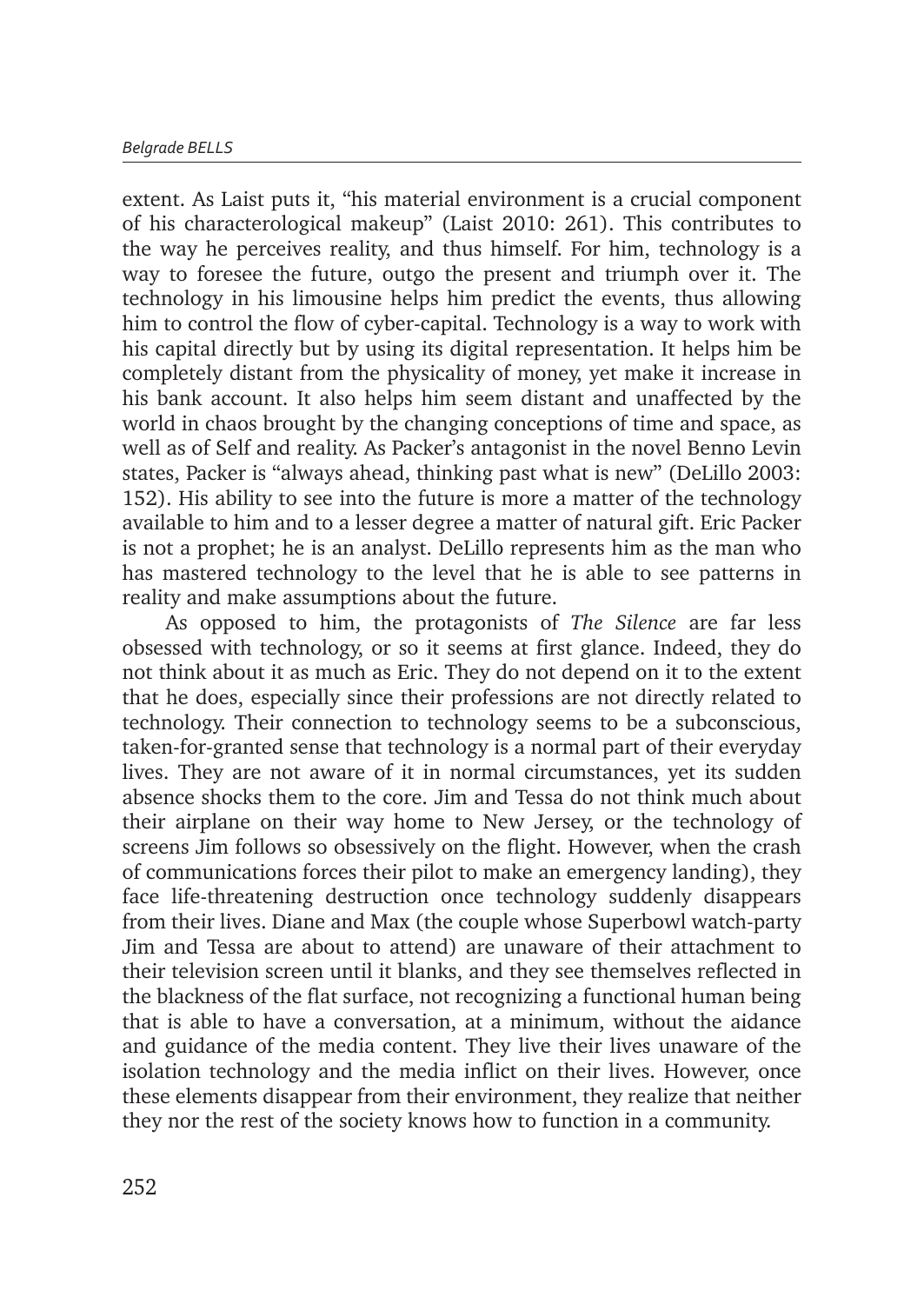In a similar way, Eric Packer is completely involved in the digital world, isolated from almost any human contact in his high-tech limousine. Not only is he separated from the outside world by the glass and chassis of his limousine, but he also does not watch the events directly through the window – he monitors them on the screen, often even before they occur. This can be seen as an echo of DeLillo's previous novels, namely the concept of media mediation that Duvall notices in *White Noise* and describes as "the intertextual web of prior representations" (Duvall 1994: 181). Packer does not predict the future as much as he notices patterns that he has previously noted in the media and applies them to his surroundings. Moreover, he approaches his surroundings through media mediation sometimes entirely. At one point, he comments on the riot outside the car, stating that it "makes more sense on TV" (DeLillo 2003: 89). What is striking about the limousine is the fact that from the outside, it is completely normal, even common on the streets of New York. It looks generic and resembles numerous other non-distinct limousines that sail the streets of New York. It almost echoes William Gibson in *No Maps for These Territories* (2000), a documentary in which the author travels in a similarly technologically super-equipped limousine while discussing several dystopian points and potential scenarios we also see in *Cosmopolis*; namely, the influence of technology on the future of our civilization. Interestingly, both authors have ominous expectations of the future world. Much like Gibson's, Eric's limousine completely blends into the environment on the outside. However, on the inside, it is highly equipped, enabling Packer to constantly monitor the flow of information, equally concerning the economy and the media. It is a surreal machine, "less an object than an idea" (DeLillo 2003: 10). With its flat plasma screens and surveillance systems it becomes his whole world – it replaces the office, the bar, the place where he can meet his mistresses. This way it forms a hybrid environment, a surreal and hyperreal cell that traps him inside the world of never-stopping data. He himself is fascinated by this world, mesmerized by the information and completely enchanted by "the hell-bent sprint of numbers and symbols, the fractions, decimals, stylized dollar signs, the streaming release of words, of multinational news, all too fleet to be absorbed" (DeLillo 2003: 80). However, he fails to recognize that these signs are all there is – they are just the image of reality with no real value in it, other than the abstract value we ascribe to it. The digital representation of capital is a signifier, Baudrillard's simulacrum – an arbitrary construct which might as well be empty of any meaning.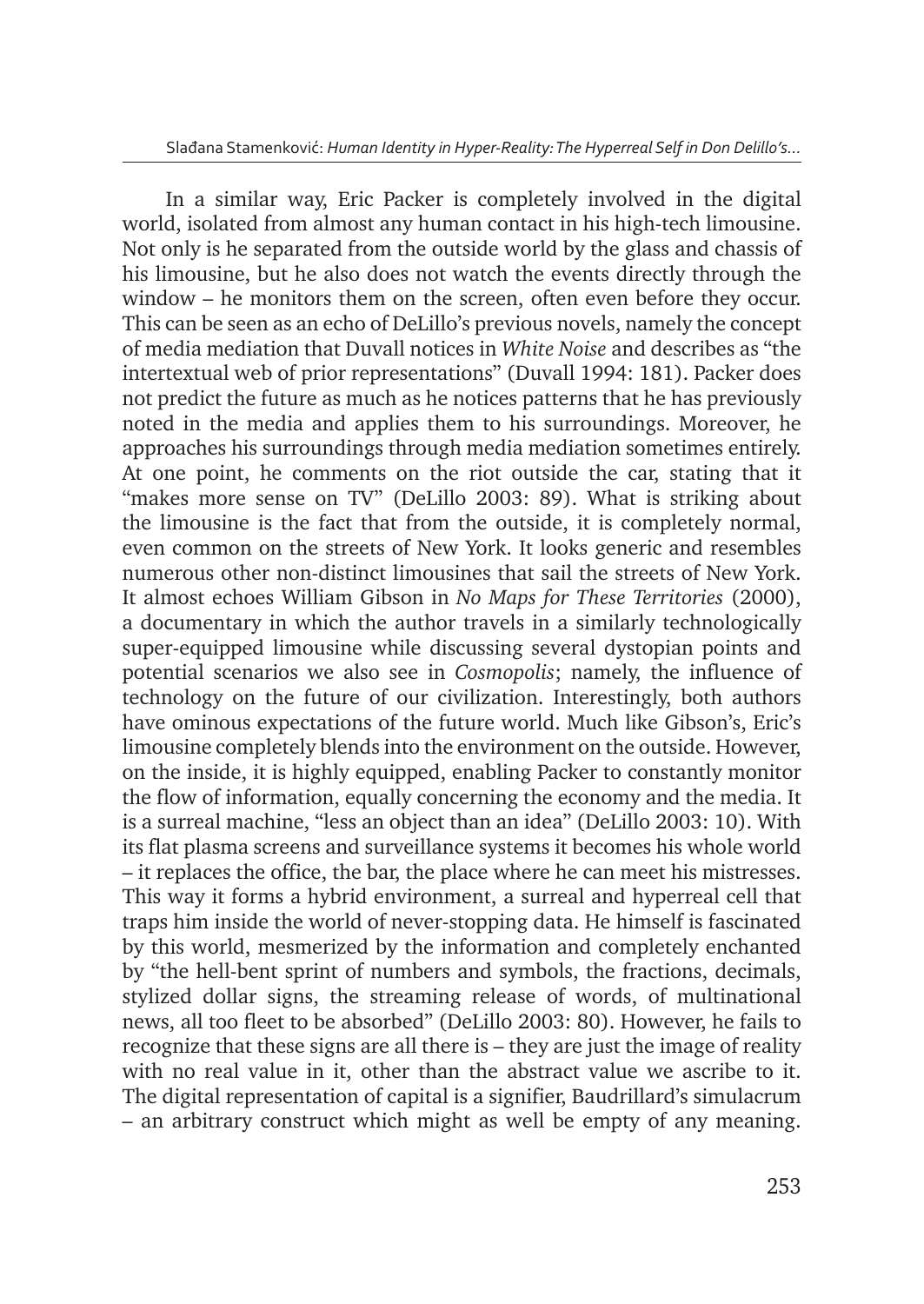This is why Eric works with cyber-capital; on a metaphorical level, DeLillo involves him with a simulacrum and not real, palpable money to highlight the lack of connection between the real world and the image that only claims to be real.

The lesson that escapes Eric is painfully learned by the protagonists of *The Silence*. Faced with the total absence of technology, they ponder upon the meaning and purpose of human existence. Once screens go blank, and while waiting hopefully and somewhat naively for their reignition, Diane contemplates "the many millions of blank screens" and tries to imagine "the disabled phones" (DeLillo 2020: 52). Waiting for their friends, her husband Max and Diane somehow manage to retain the structure of their day still revolving around the media and technology. They are suddenly left without them, but they stay within their bubble, as much as Eric Packer does. They wait for the screens to start broadcasting the game of the Superbowl and keep preparing for the event as if it is still going to happen. They never leave the seat in front of the screen empty, "waiting for something to splash onto the screen" (DeLillo 2020: 84). If we compare the two novels, the ominous silence that fills their apartment only highlights the isolation embodied by all the functional screens in *Cosmopolis*. Nevertheless, Diane spares a moment or two to timidly think about the possibility of the screens' never functioning again. Then, she poses a question that might as well be directly related to Eric Packer: "What happens to people who live inside their phones?" (DeLillo 2020: 52). In other words, she voices DeLillo's concern with the society that functions highly (or even entirely) relying on technology. The suggested answer is – silence.

A similarly sharp and philosophical character in *Cosmopolis*, Vija Kinski is absorbed in information and in the world of statistics and she states that they "are not witnessing the flow of information so much as pure spectacle, or information made sacred, ritually unreadable" (DeLillo 2003: 80). She is much more aware of the true nature of this spectacle, and she often analyzes the media and contemporary society in a similar fashion Murray Siskind does in *White Noise*, for example. They are both able to perceive the deeper level of media messages and sense some profound meaning and influence on the audience. However, while the author seems to be exceedingly ironic in representing Siskind's observations about the true nature of media messages, his approach to Vija Kinski is less ironic and more critical, since her observations are less related to conspiracies and more to the socio-cultural implications of a media-led society. She allows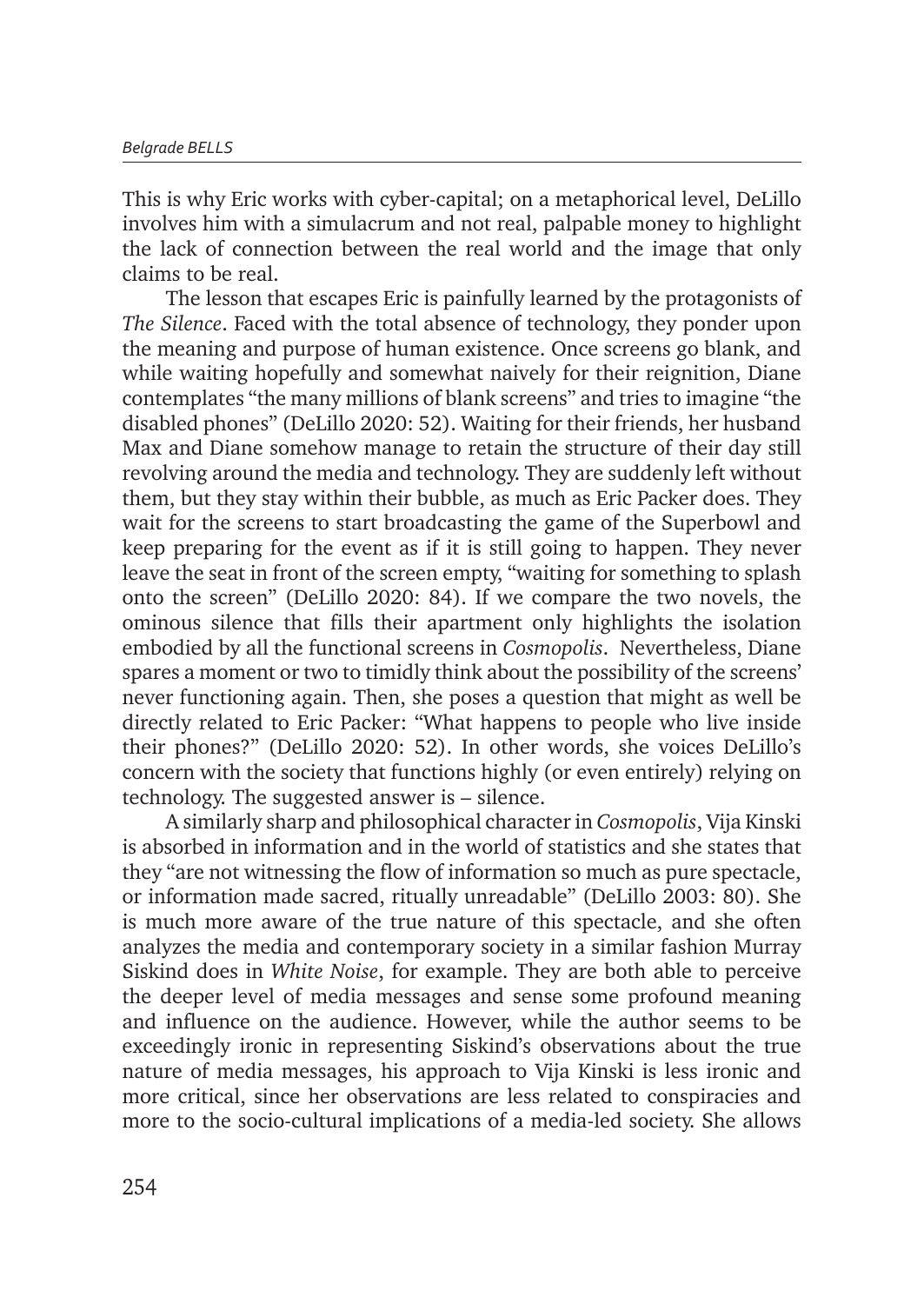herself to contemplate and discuss the possibility of future destruction (and the potential disappearance of technology), though she does not seem able to surpass the environment she inhabits – she is, like Eric, stuck in the simulation of the world. While other employees that Eric meets throughout the day mention hints of their lives outside their work within Eric's hyperreality, Vija seems to exist solely within philosophy and theory. Moreover, her relationship with Eric never crosses the level of discussion (about hyperreality almost exclusively) and she remains unable to offer a glimpse of anything real (in terms of activities unpolluted by the hyperreal, such as the hairdresser's story, the taser Eric's bodyguard uses on him or Danko's narration of the war he was previously in). Vija and Eric remain the only two characters who do not offer anything authentic beyond the hyperreal, either in activity or experience. However, the difference between the two of them (and between Eric and the protagonists of *The Silence*) is that he seemingly feels comfortable in the simulation of the contemporary era. He is no more than a data processor – more an object than a man, since his body and the real world are of secondary meaning to him, a "meat space" as he keeps calling it throughout the novel. Moreover, he is equally surreal to the people around him. For example, Didi has to put her hand on Eric's chest to "determine he was here and real" (DeLillo 2003: 25). To his wife Elise, he is almost a stranger; she is baffled by some of his physical traits (his eyes, for example), unsure of his likes and dislikes, and sometimes even fails to recognize him physically when she encounters him in unexpected settings outside their home. Furthermore, Eric cannot seem to grasp the identity of the people around him either. He contemplates "putting his sunglasses on the associate's [doctor Ingram's] face, to make him real" (DeLillo 2003: 53) since "[i]t is what people think they see in another person that makes [their] reality" (DeLillo 2003: 57). He cannot recognize Elise any better than she can recognize him and knows her even less than she knows him; she is just a wife with whom he is yet to consummate their marriage. It is quite obvious that Eric is not aware of what is real, even though he insists that he does not live "an unreal life" (DeLillo 2003: 58). He is aware of the fluidity of the new reality but experiences it completely indirectly. For example, despite being aware that he is at a film location, he contemplates: "It tore his mind apart, trying to see them here and real, independent of the image on a screen in Oslo or Caracas. Or were those places indistinguishable from this one?" (DeLillo 2003: 176). At this point, we can again observe the resonance that *White*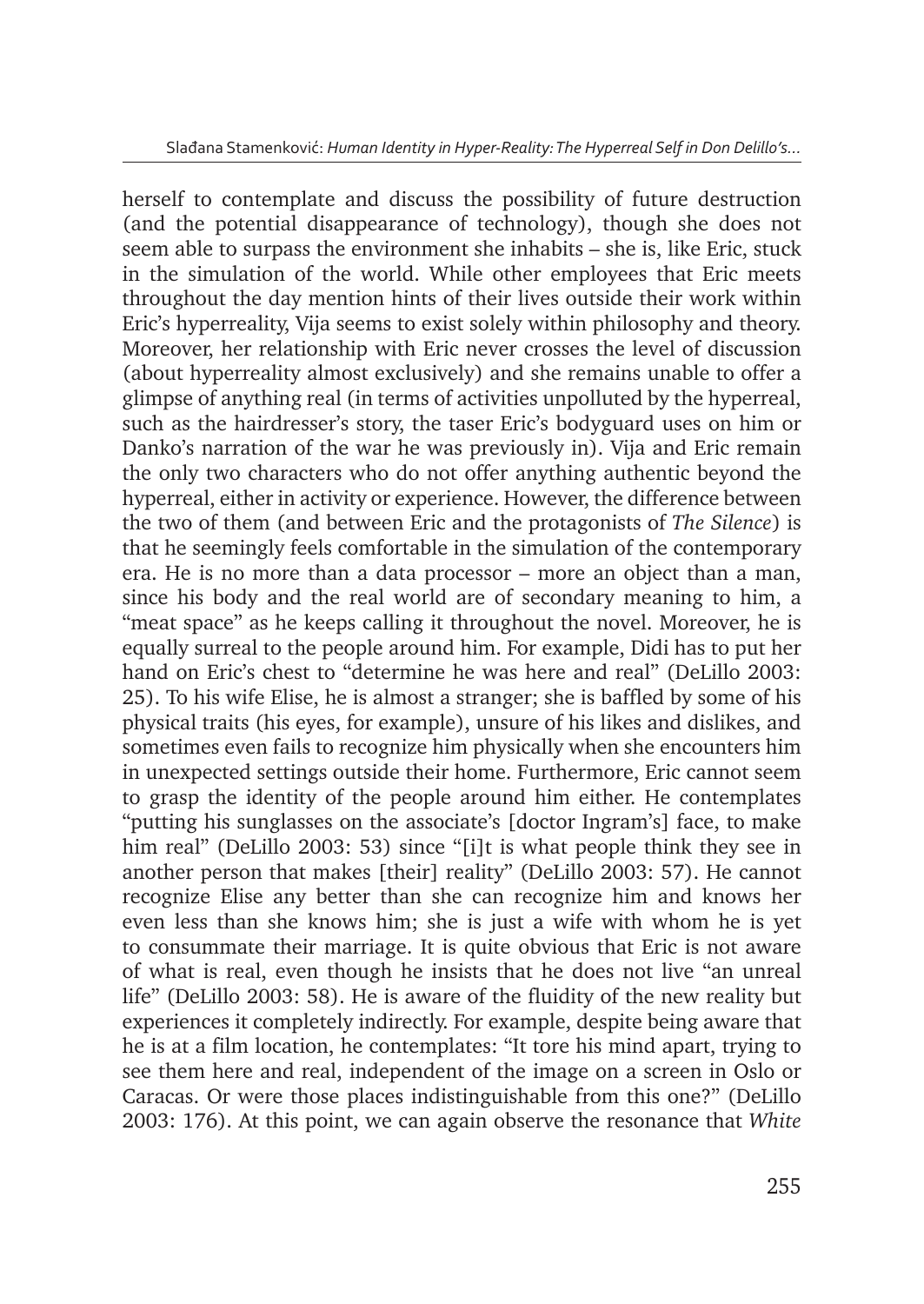*Noise* has in this novel; namely, the similarity between Eric's observation about the movie set and the phenomenon of the most photographed barn in the US from *White Noise*, whose merit does not lie in its appearance or historical significance, but rather in its being a media spectacle. The scene in *Cosmopolis* occurs while Eric simulates stiff bodies with his wife on a movie set – a hyperreality of its own.

For Eric, the actual reality, the world in the streets, is what offends the "truth of the future" (DeLillo 2003: 65). However, as a practical man he is, he still needs human contact, much like Benno for whom "there are times when [he wants] to rub [himself] against a door or wall, for the sympathetic contact" (DeLillo 2003: 58). Both in fact yearn for any sort of true and real connection with other people. This is precisely why Eric insists on knowing Benno's real name or having sex with his wife on the movie set. In fact, when it comes to movies, it is a common saying among people that something in real life is "just like in the movies" and Eric embodies this idea. For example, before bursting through the door of Benno's apartment he thinks about what characters in the movies do when they burst in through the door, kicking the thing only once and it always flies open at the first attempt. He enacts the action, proving that the action has the same result in both reality and fiction, further proving the premise that the two are the same thing. In a similar way, Martin states that "[o]ne escape is the movies" (DeLillo 2020: 51) when he discusses the strategy to avoid facing one's confusion about the Self. In this manner, the hyperreality of the movies takes dominance over authentic reality in DeLillo's protagonists' perspective.

Like Eric, Benno Levin (or Richard Sheets, which is his real name) has a distorted perception of reality. His reality is highly subjective, an example of a postmodern merger of facts and fiction, reality and imagination. For example, he convinces himself that he is suffering from diseases and conditions that he found and caught online, because he read about their symptoms, much like the Gladneys children in *White Noise*. He is convinced that things are real just because he believes in them. He says: "Whether I imagine a thing or not, it's real to me. I have syndromes where they're real, from Malaysia for example. The things I imagine become facts. They have the time and space of facts" (DeLillo 2003: 213). Eric will scorn Benno's intention to kill him, describing it as a "cheap imitation" (DeLillo 2003: 213) because it is something that the world has already seen. "Do people still shoot at presidents?" Eric asks (DeLillo 2003: 20). By doing this, Eric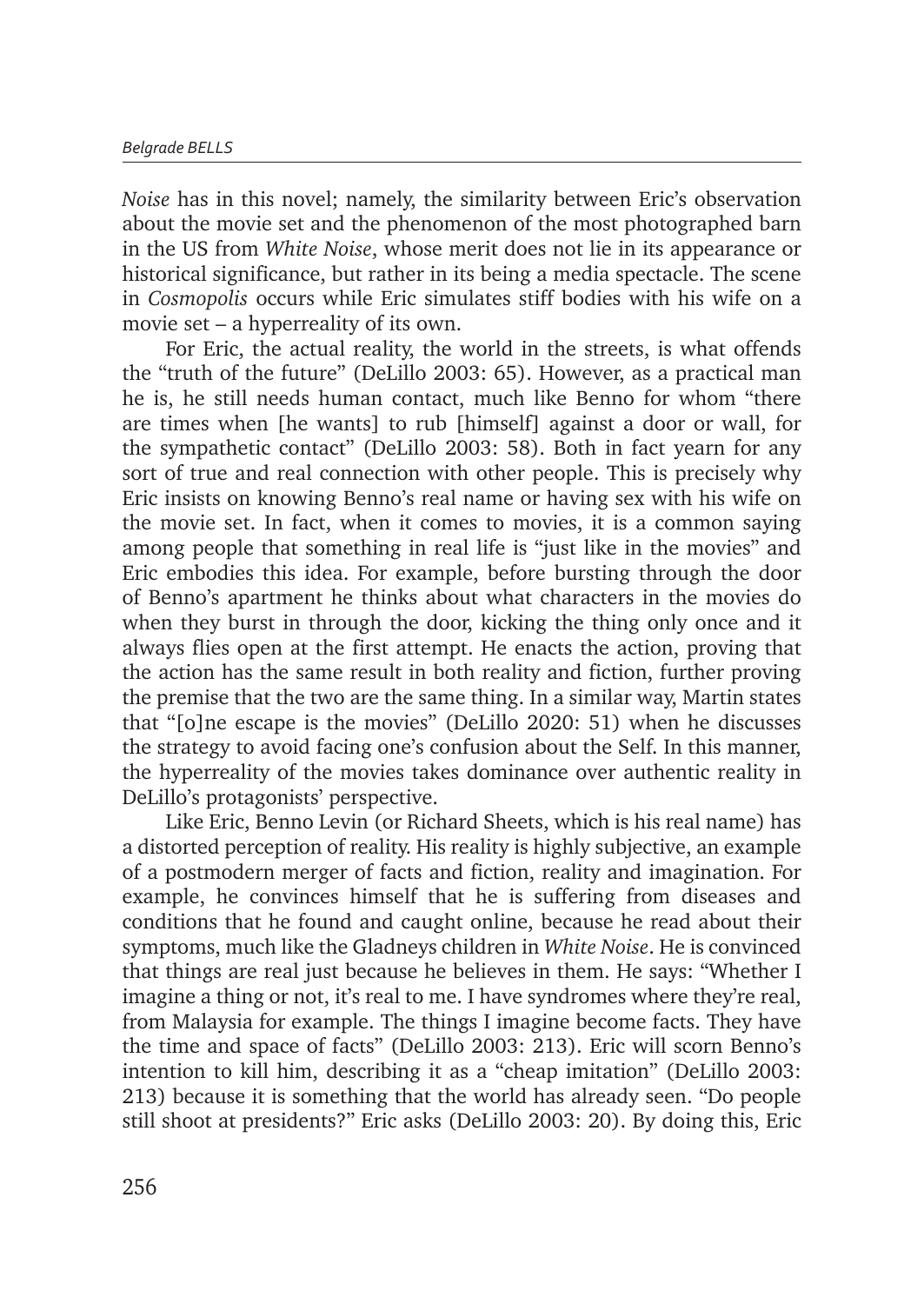degrades every experience that is not original, ironically ascribing more importance to the real than to the fictional. However, it is questionable whether anything can be truly original in the world that has seen it all from the media. As previously discussed in the chapter on Baudrillard's hyperreality, society no longer functions on the unmediated real. Therefore, any comparison with the pure real is ungrounded and needlessly exclusive in DeLillo's novels.

In *The Silence*, DeLillo's protagonists are faced with similar identity issues. Yet, their approach is much less self-assured than Eric's. For example, he would never ask himself whether he is "being a little too selfimportant" (DeLillo 2020: 102). Eric is too immersed in the world of the media and technology; his attention is elsewhere, and he has no time for self-inspection. As opposed to him, Max, Diane, Tessa, Jim and Martin have nothing but time and space which are respectively to be filled with introspection and their newfound awareness of their humanity, or lack thereof. They are reduced to their most immediate physiological functions (sleeping, eating, breathing) and – conversing with the people surrounding them. For example, once Jim and Tessa crash-land and survive their violent arrival home, they conclude that "[t]here was nothing for them to do but to keep walking" (DeLillo 2020: 63). However, these, otherwise completely normal, activities of human lives become increasingly difficult for them. As they spend time without technology and the media, they become highly introspective. Each of them withdraws deep within, to the point at which they stop noticing each other. On several different occasions, Diane has to remind herself to pay attention to her surroundings. "It began to occur to Diane that Martin was speaking, although not necessarily to her," the narrator notes (DeLillo 2020: 50). What DeLillo seems to imply here is that the sudden switch, which brings the characters back to their basic daily operations and activities, does not manage to switch off the bubble previously created by the media – the one that, in his novels (mainly and most notably *Underworld*) keeps people deeply connected with the media content, but distant from other human beings. With such unexpected upset, their normal activities become exaggerated. For instance, they talk to themselves, like Martin, for the sake of talking. They sleep excessively and yearn for sleep when they pretend to be fully awake like Jim and Tessa, whose tiredness does not seem to come solely from their accident but also from the overwhelming new reality they find themselves in. They become obsessed with their appearance, like Martin who cannot stop discussing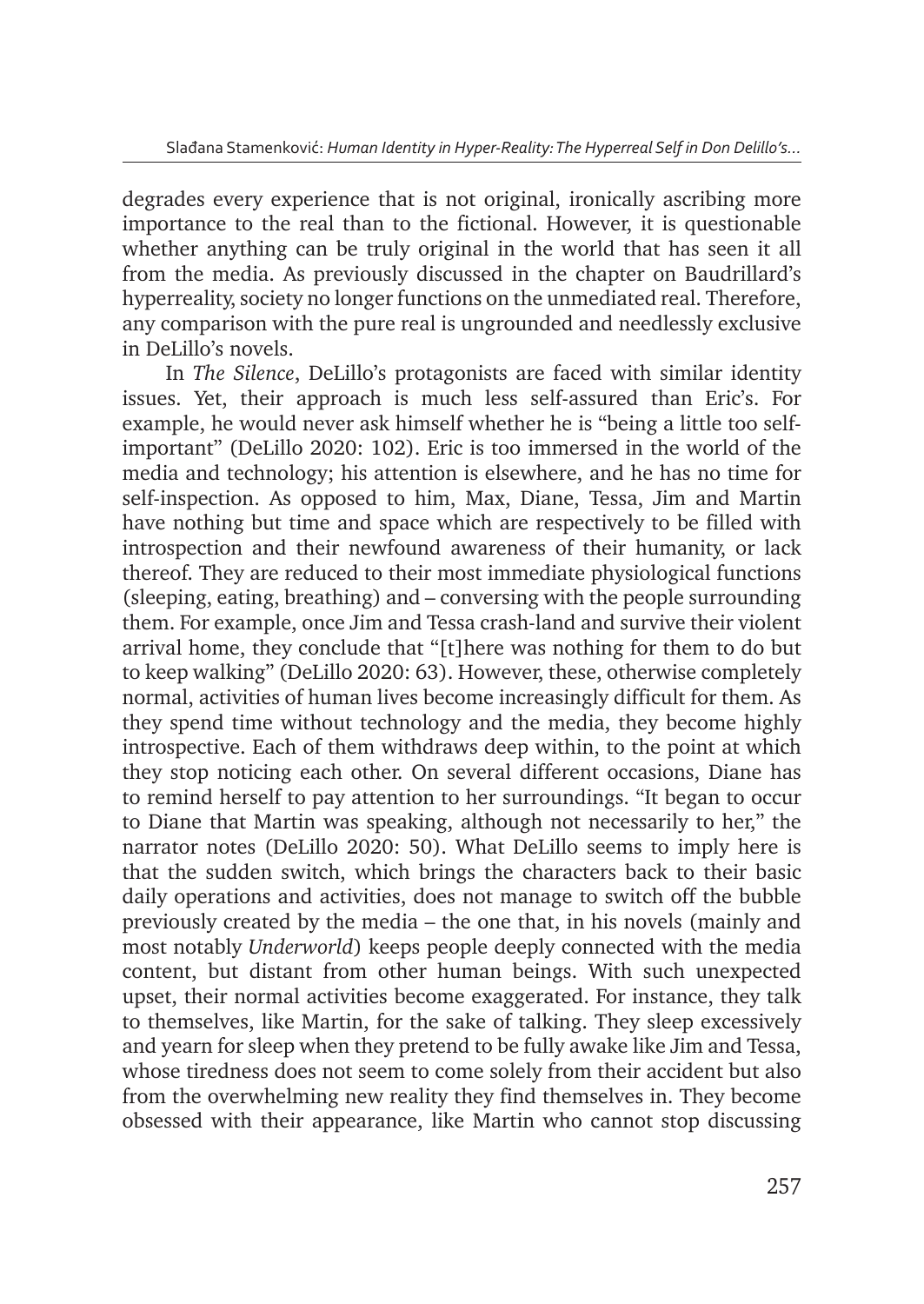(out loud, yet for himself) how he looks at himself in the mirror, yet does not recognize the man he encounters in that reflective surface. Without technology and the media, they seem lost.

The reason for this is, DeLillo seems to suggest, that people rely on technology and the media to tell them what is real and how to behave. The examples such as Jane Melman in *Cosmopolis*, who prefers face-toface communication, rather than consulting one of Eric's many screens for information, are rare and even perceived as strange, out of touch with the real world merely for the fact that they are actually out of touch with the hyperreality they inhabit. Moreover, they all constantly seem to perform. It is as if they have acquired the type of behavior they see on television and in the movies and try to incorporate it into their quotidian, making thus another level of hyperreality. As Benno Levin puts it, in the contemporary world "it's hard not to lie" (DeLillo 2003: 150) suggesting that they all pretend to some extent. They all seem to be reduced to roles; it is just a question of how obvious they are in performing them. An example of how much role-play is present in the hyperreal world of these two novels is seen in Benno Levin, who is acquiring the role of his victim Eric. He starts talking like him, even thinking like him. He is similar to Walter White from *Breaking Bad* for example, who also picks up the habits of his victims (concerning the sandwich crust, the towel etc.) or even more so of Nabokov's Hermann from *Despair* who also tries to morph into another man – Felix. This might be interpreted as representation of human identity as a construct since Benno is shedding one and adopting another as if it is a piece of clothing. If we compare the novels, this only seems to be highlighted by the bareness of character that the protagonists of *The Silence* exhibit. None of them performs their roles like Benno or Eric because they are uncertain of what they are supposed to imitate now that they no longer have a referent in the media world. Yet, DeLillo does not represent them as completely authentic or purely real, either. They may have been stripped off the media referent for behavior, but there are still remnants of performance practices acquired from the media. For example, while talking to Martin, Max does not talk, he "announces" (DeLillo 2020: 51). Martin himself seems to be an echo of an actor performing a play, although his musings about Self and life in general resemble more a coping mechanism, an action one performs to distract oneself from the horrors of reality. Furthermore, traces of performances can be seen in the scene when Max decides to go outside and see what other people are doing to cope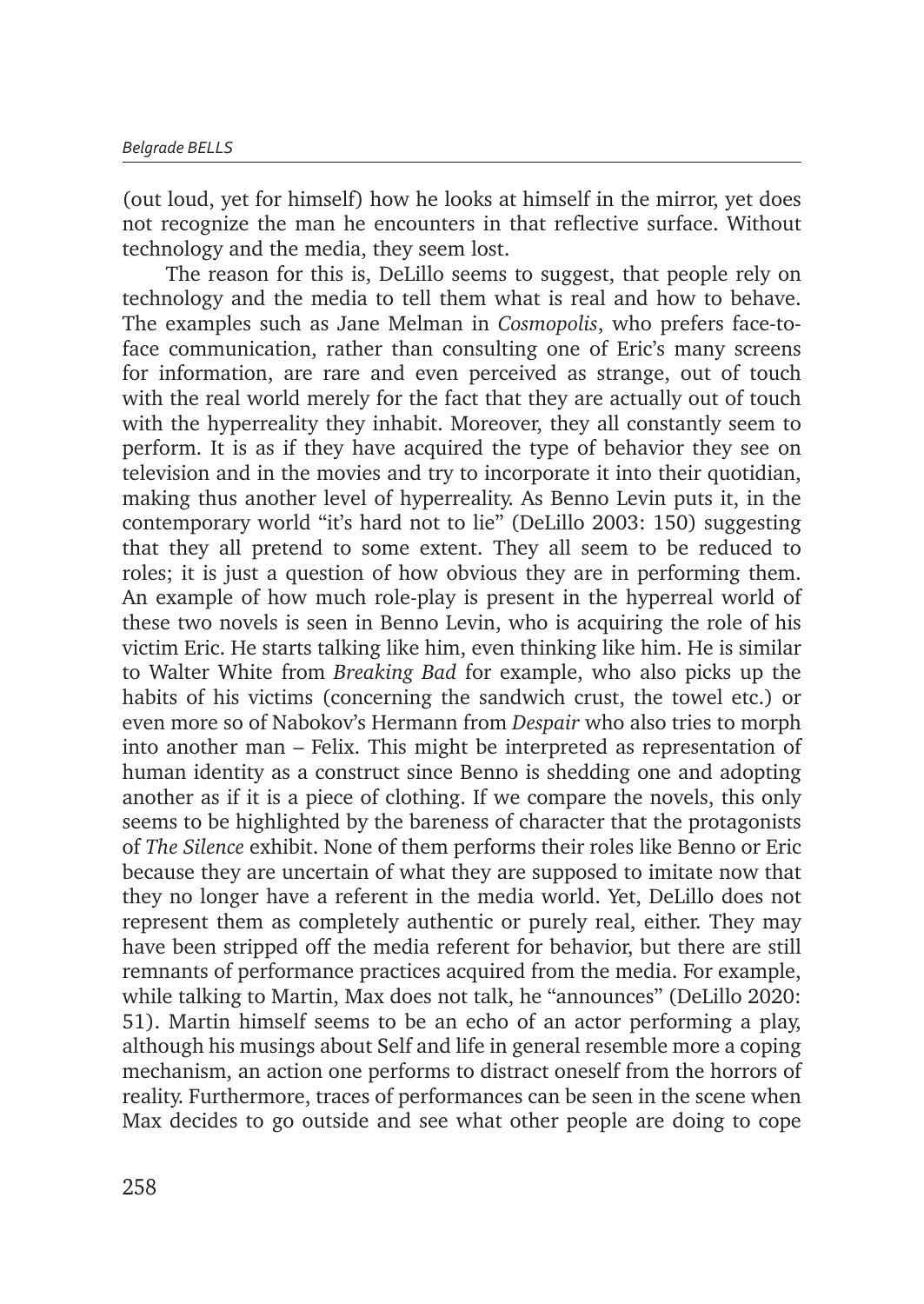with the new situation, and Diane "almost feels obligated to sit in front of the TV set on his behalf" because that is how one is expected to behave on a Superbowl Sunday – she overtakes his role of a spectator (DeLillo 2020: 84). Their actions are infused with fear and confusion, but the patterns exhibited in them are still quite media-affected.

In *Cosmopolis*, similarly, everything people do is "for effect," as Eric puts it when he takes off his sunglasses to have a conversation with his wife. He has quite a few metanarrative moments, almost all of which take place while he communicates with his wife, showing exactly how even their marriage is a performance. Participating in a conversation is a performance, as well – he notices that he is noticing, that he is complimenting, he is literally uttering every part of the social behavior that is expected and that he performs. The only thing that seems to "strip them of appearance" and performance is sex, or at least they perceive it as such. "Sex finds us out. Sex sees through us. That's why it's so shattering. It strips us of appearances" Eric states (DeLillo 2003: 50). He finds it to be the only way to reality. However, even that premise is questionable. Sex seems to be a pure simulation in the novel, as well. The most obvious example is the experience that Eric and Jane share, when they do not even touch each other, they only simulate. Moreover, Eric and Elise have their first marital sex on the movie set, highlighting the fact that they just perform their marital roles. Sadly, this proves that even such an intimate level of one's personal life is not spared of the effect of the popular media, since all of them seem to reenact something they have previously seen represented by media culture.

There do not seem to be any aspects of life left that the media has not affected somehow. They create a media image of everything (such as a perfect man, a TV spectator, an action hero), and it is by rule always perfect and beautiful, an ideal people should strive for, whether it concerns physical looks or possessions or actions. This is probably why Eric is so bothered by the asymmetry of his prostate – it is not picture perfect like the media shows it ought to be, like everything ought to be. Inevitably, the world that is so obsessed with appearances is doomed to fail, because no matter how much it tries to be resemblant of what the media represent as the ideal, it will never succeed at achieving that ideal, mainly because it is a pure simulation, a thing that is almost completely disconnected from the actual life. "'The future is always a wholeness, a sameness. We're all tall and happy there,' Vija says. 'This is why the future fails. It always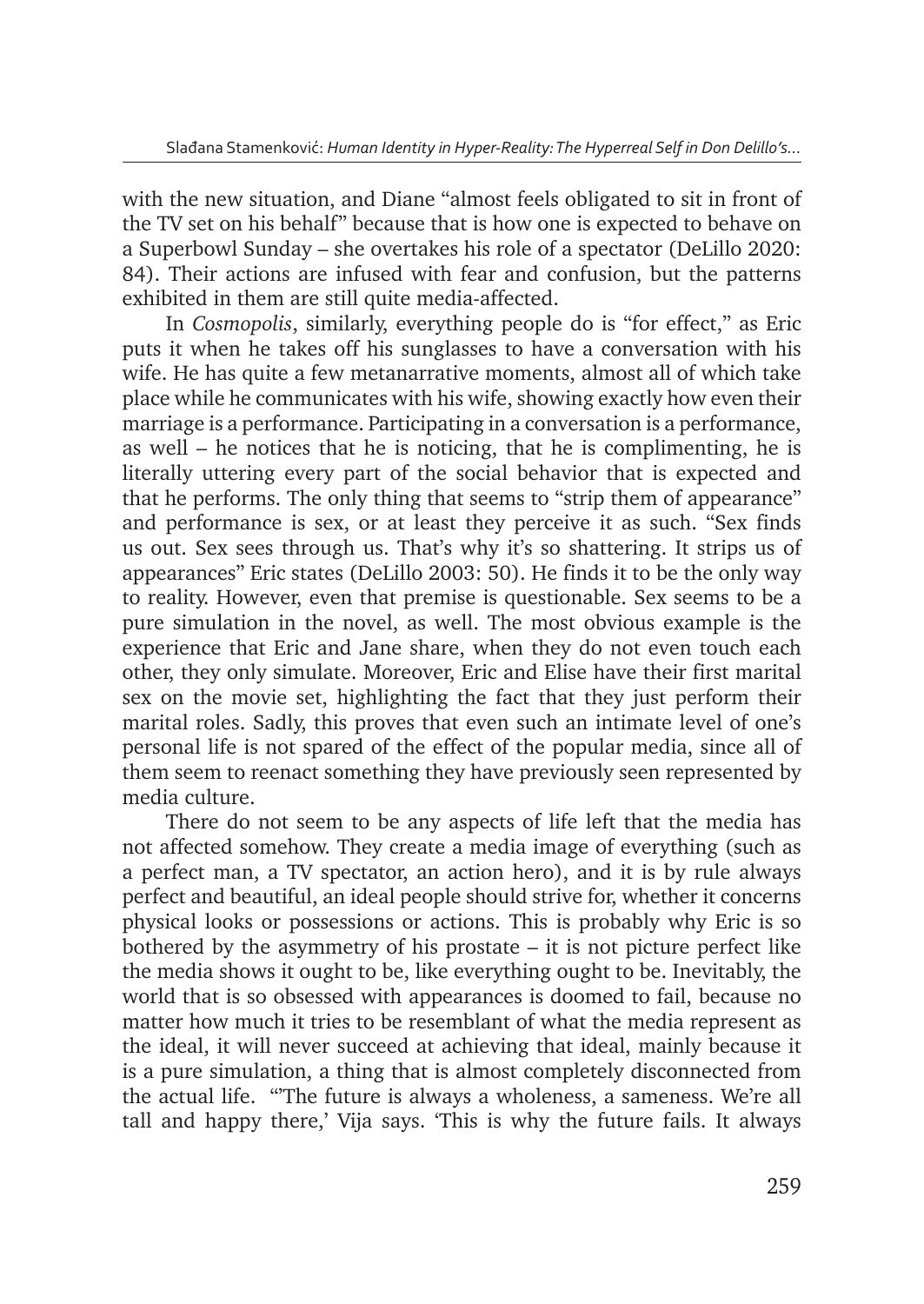fails. It can never be the cruel happy place we want to make it'" (DeLillo 2003: 91). Her comments might be DeLillo's ironic observation about the society that regards the future as the land of fairytales. Nevertheless, people still try to reach it, the chief reason being that, like the "glow of cyber-capital," it is also so "radiant and seductive" (DeLillo 2003: 78). It is precisely seduction that is another important element that the media incorporates in the making of spectacles. It is the aura of exoticism that lures people to watch something, just because it is new. For this reason, the reporters repeat the word *dacha* in *Cosmopolis* and the protagonists of *The Silence* stubbornly wait for the Superbowl to start, even though no piece of technology functions in their surroundings – the audience is always lured by the spectacle in DeLillo's novels.

# 4. The Concept of Disappearance

In order to return the balance to the world, Vija Kinski states that there must be some destruction, that something needs to be destroyed to stop the world from rushing into the future. This occurs as she perceives a huge discrepancy between past and present ways of life. In *Cosmopolis*, destruction will symbolically be embodied in Eric Packer´s death. Similarly, the world in *The Silence* has to experience a unique technological catastrophe or the destruction of technology and mass media. Eric can be interpreted as a representative of the contemporary American society and a symbol, a "third Twin Tower," as Laist calls him (Laist 2010: 257). The Twin Towers stood as symbols of an economic ideology, and so does Eric Packer<sup>2</sup>. He is deeply defined by the ideology of contemporary society. In a similar way, Max, Diane and others are also symbols of the ideology, only from a different angle – they are what the ideology can and will leave behind. Eric seems to run into destruction almost willingly, as he pursues potentially dangerous activities and areas. He lives the day aware of the constant threat and gets reports of various potential assassins multiple times. However, he does not seem to mind – on the contrary, he seems to long for it. The characters of *The Silence* are not as self-hazardous as he is, indeed, yet that might

<sup>2</sup> It should be stated that *Cosmopolis* is set in 2000, and there are no explicit references to 9/11 in the novel. Therefore, the symbolism of the Twin Towers as mentioned in this paper is entirely related to the time before their destruction, when they represented American economic supremacy and their monetary power.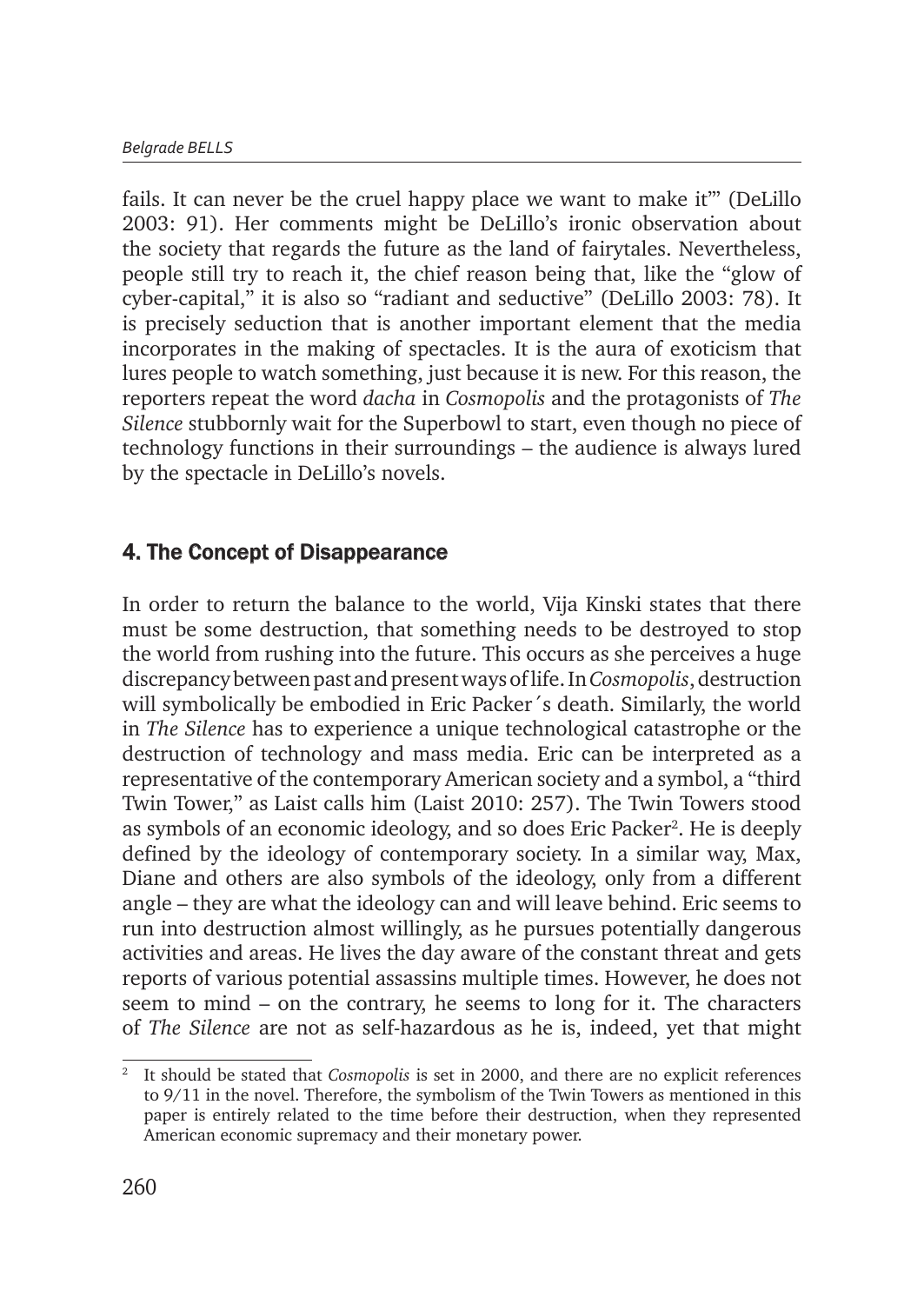only be due to the initial shock of losing solid ground of familiar reality. They are left with no technology and are represented in a state of initial confusion after a catastrophe, whereas Eric has become an integral part of the digital world and currently lives its apex. Laist notes that Eric is "completely fused with technology" (Laist 2010: 259). As a result of such oversaturation, he feels the need to exist outside it, even though he is unaware of it. For this reason, he wants to get his haircut in his childhood neighborhood; he is on a quest for some real, authentic experience outside the hyperreal. Symbolically, he unconsciously leads himself to the financial "haircut" and death, as well. On the other hand, Diane and her friends are forced into stupefaction by the circumstances (the sudden, but total, disappearance of functioning media and technology). Nevertheless, the protagonists of these novels are quite similar. Eric is a man who does not experience reality directly anymore, much like the protagonists from *The Silence* – his sexual encounters, his medical examination – he seems above it all, existing as a supervisor of his own life. He cannot even experience his own death – he foresees it on a screen. Diane, Max, Martin and the rest do not command technology openly, but once they are left without it, they find themselves incapable of leading a technology-free life. They act as if the whole world has been destroyed when the failure only extended to technology-based practices. In both novels, technology has completely alienated all DeLillo's protagonists from nature and culture, but from people as well. In addition to technology and language, interpersonal relationships constantly become obsolete, as well. Packer does not need human interaction – he cannot even tell if he is alive without the data from his medical results. That is why he does not recognize his wife whenever she appears. That is why she does not know his eyes are blue. Regarding *The Silence*, it is for this reason Diane and Max cannot communicate openly with each other or with others, especially Martin. Their media experience dominates human interaction, which is why they wait desperately for the broadcast to reappear instead of doing something together. As DeLillo says in *Cosmopolis*, technology "can go either way" (DeLillo 2003: 95) – to the future or to the ruin of it. What is only hinted at in *Cosmopolis*, occurs in *The Silence*. The future and the ruin were always meant to be synonymous.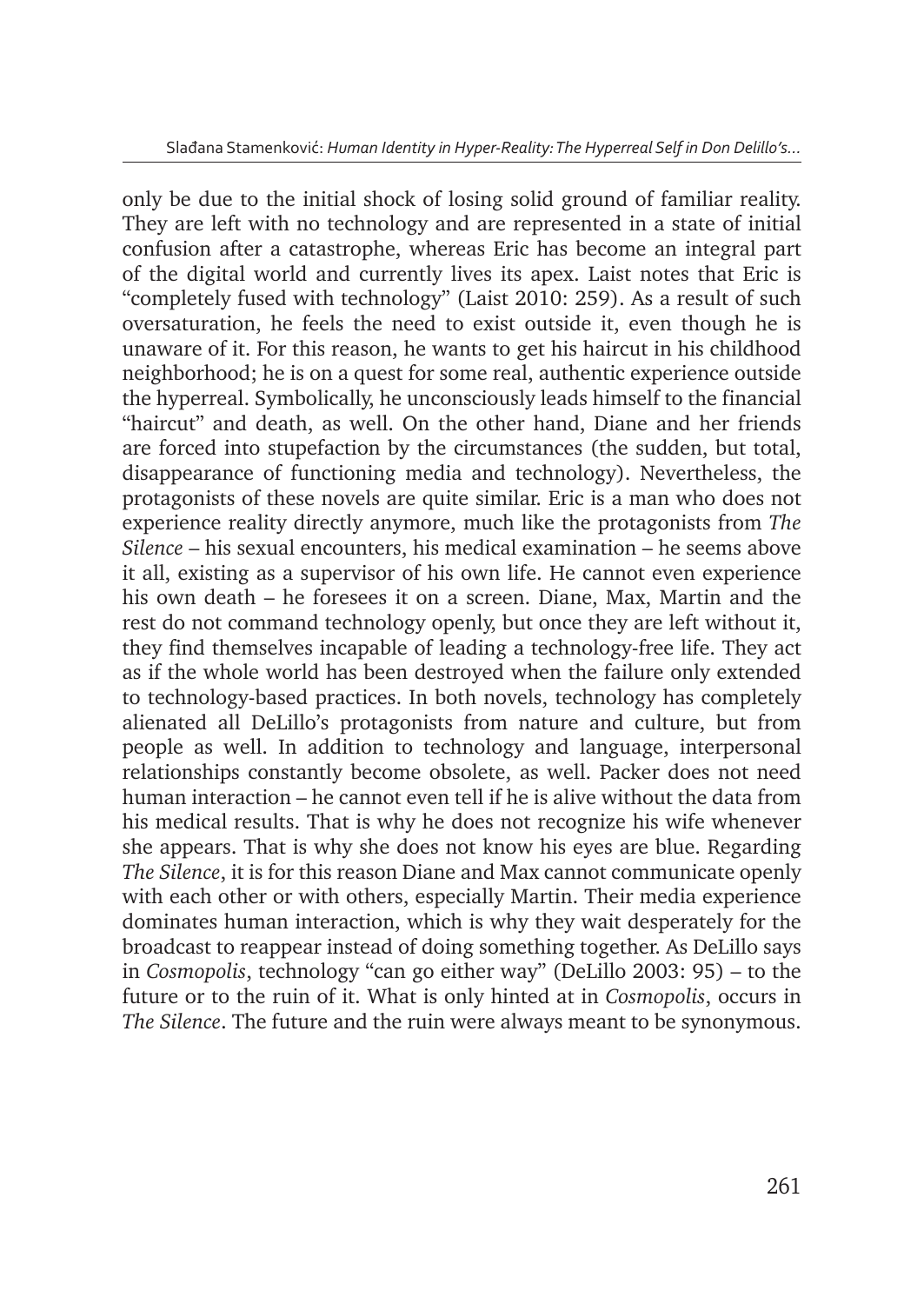### 5. Conclusion

As in other DeLillo's novels, in *Cosmopolis* and *The Silence*, we encounter one of the crucial topics of contemporary society: the never-ending hyperreality present in every aspect of life. The society as DeLillo represents it in his novels has come to the point where technology is defining human lives and existence. As Vija Kinski says, "The present is harder to find. It is being sucked out of the world to make room for the future of uncontrolled markets and huge investment potential" (DeLillo 2003: 79). In *Cosmopolis* and *The Silence*, the characters experience hyperreality in a similar, yet strikingly different manners. These novels could not be farther removed on the spectrum of DeLillo's novels regarding the level at which hyperreality operates. The former is the noise, the latter the noiselessness; the former is the peak of technological dominance, the latter its utter failure. In *Cosmopolis*, the omnipresence of technology and the media directly dictates the lives of Eric Packer and the rest of DeLillo's protagonists. In *The Silence*, the utter absence of these elements indirectly highlights the level of importance technology and the mass media play in the protagonists' lives. Under the influence of these elements, the shifted perception of the world that DeLillo's protagonists experience is reflected in their identity issues. DeLillo's dystopian America of these two novels directly results in his characters' becoming lost, unsure of themselves and always on a never-ending quest for something real in their lives. All protagonists exhibit complete and unconditional reliance on technology; Eric Packer's abundant use of technology is parallel to the desperate yearning for the reestablishing of the media and technology experienced by the protagonists in *The Silence*. The issues of human identity and perception of Self, as well as of what it means to be human in a hyper-technological dystopia of DeLillo's America, are suggested to be under an unerasable influence of the hyperreal, one that cannot be diminished even by a total removal of the media content and technology. In such a state, DeLillo's protagonists are left to seek authentic experiences deeply unaware of the fact that they no longer have the ability to truly experience them on a direct, technologyfree level.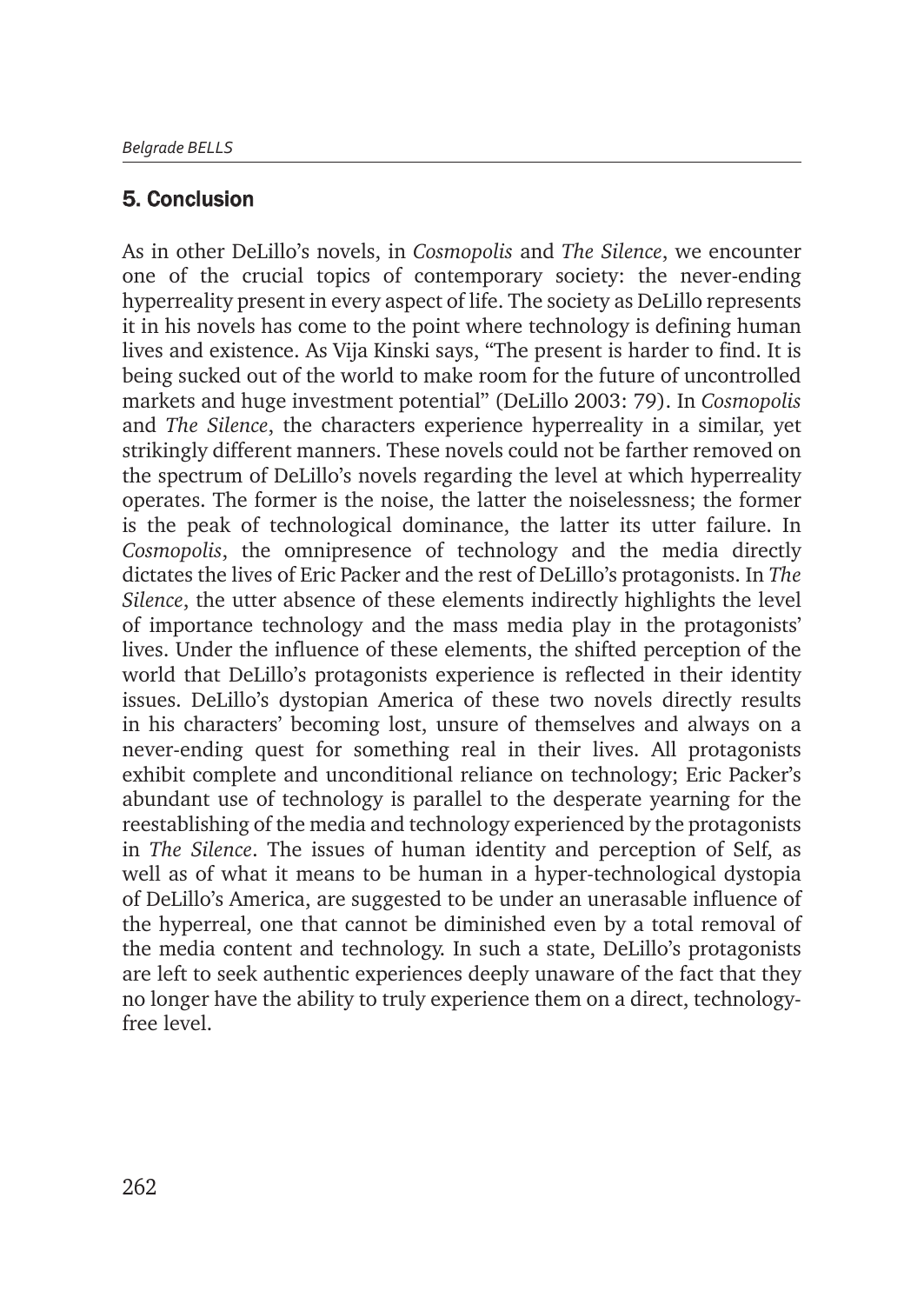#### **References**

- Baudrillard, J. (1972). Requiem for the Media. In: Van Hulle, D. (ed.) (2005). The New Media Reader. *Variants: the Journal of the European Society for Textual Scholarship*, (4), 278-288. (30 September 2021) <http://shmacek.faculty.noctrl.edu/Courses/MediaCritSyllabusSPR2\_ files/19-baudrillard-03.pdf>.
- Baudrillard, J. (1990). *Seduction*. New York: St. Martin's.
- Baudrillard, J. (1993). *Symbolic Exchange and Death*. London: Sage Publications.
- Baudrillard, J. (1994). *Simulacra and Simulation*. Ann Arbor: University of Michigan.
- Baudrillard, J. (2003). *Baudrillard Live: Selected Interviews*. (ed.) M. Gane. London: Routledge.
- Buckingham, D. (2007). *Youth, Identity, and Digital Media*. MIT Press.
- DeLillo, D. (2003). *Cosmopolis.* New York: Scribner.
- DeLillo, D. (2020). *The Silence*. New York: Symon and Schuster.
- Duvall, J. N. (1994). The (Super) Marketplace of Images: Television as Unmediated Mediation in DeLillo's *White Noise*. *Arizona Quarterly: A Journal of American Literature, Culture, and Theory*, 50(3), 127-153.
- Duvall, J. N. (2008). *The Cambridge Companion to Don DeLillo*. Cambridge University Press.
- Kellner, D. (1989). *Jean Baudrillard: From Marxism to Postmodernism and beyond*. Stanford, CA: Stanford.
- Kellner, D. (2003). *Media Spectacle*. London: Routledge.
- Laist, R. (2010). The Concept of Disappearance in Don DeLillo's *Cosmopolis*. *Critique,* 51.3, 257-275.
- Leach, N. (2020). Topophilia/Topophobia: The Role of the Environment in the Formation of Identity. In: X. Ruan and P. Hogben (eds.), *Topophilia and Topophobia*, London: Routledge, 31-43.
- McHale, B. (1987). *Postmodernist Fiction*. London: Routledge.
- Neale, M. (Director). (2000). *No Maps for These Territories* [Film]. Docurama.
- Noble, S. (2010). Don DeLillo and Society's Reorientation to Time and Space: An Interpretation of *Cosmopolis*. *Critique,* 51.3, 257-275.
- Paunović, Z. (2017). *Prozor u dvorište*. Beograd: Geopoetika.
- Rifkin, J. (2004). *The European Dream: How Europe's Vision of the Future Is Quietly Eclipsing the American Dream*. New York: Penguin.